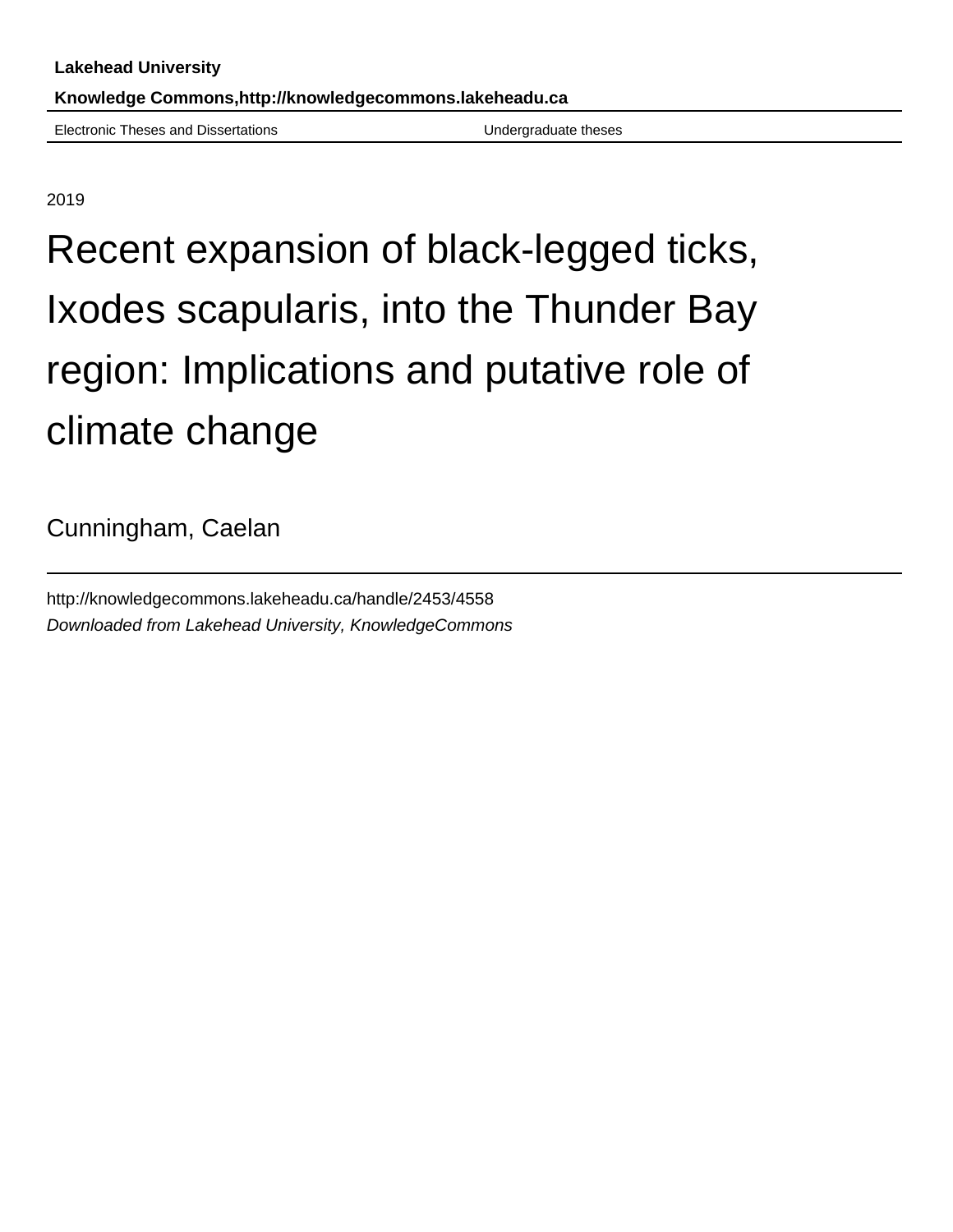# RECENT EXPANSION OF BLACK-LEGGED TICKS, *IXODES SCAPULARIS*, INTO THE THUNDER BAY REGION: IMPLICATIONS AND PUTATIVE ROLE OF CLIMATE CHANGE

by Caelan Cunningham



CDC, 2019.

Faculty of Natural Resources Management Lakehead University Thunder Bay, Ontario

April 2019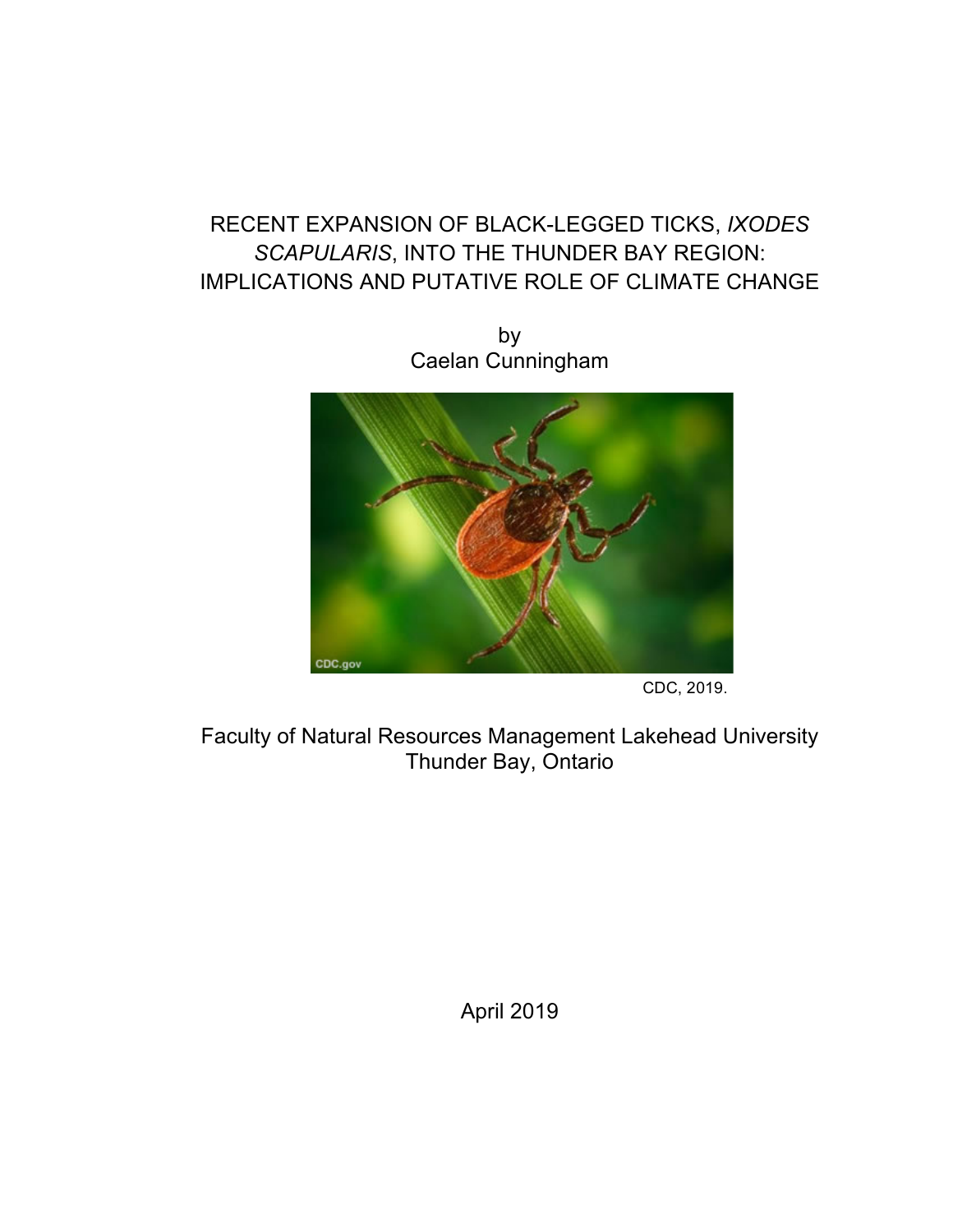# CAUTION TO THE READER

This H.B.E.M. thesis has been through a semi-formal process of review and comment by at least two faculty members. It is made available for loan by the Faculty of Natural Resources Management Lakehead University for the purpose of advancing the practice of professional and scientific forestry.

The reader should be aware that opinions and conclusions expressed in this document are those of the student and do not necessarily reflect the opinions of either the thesis supervisor, the faculty or Lakehead University.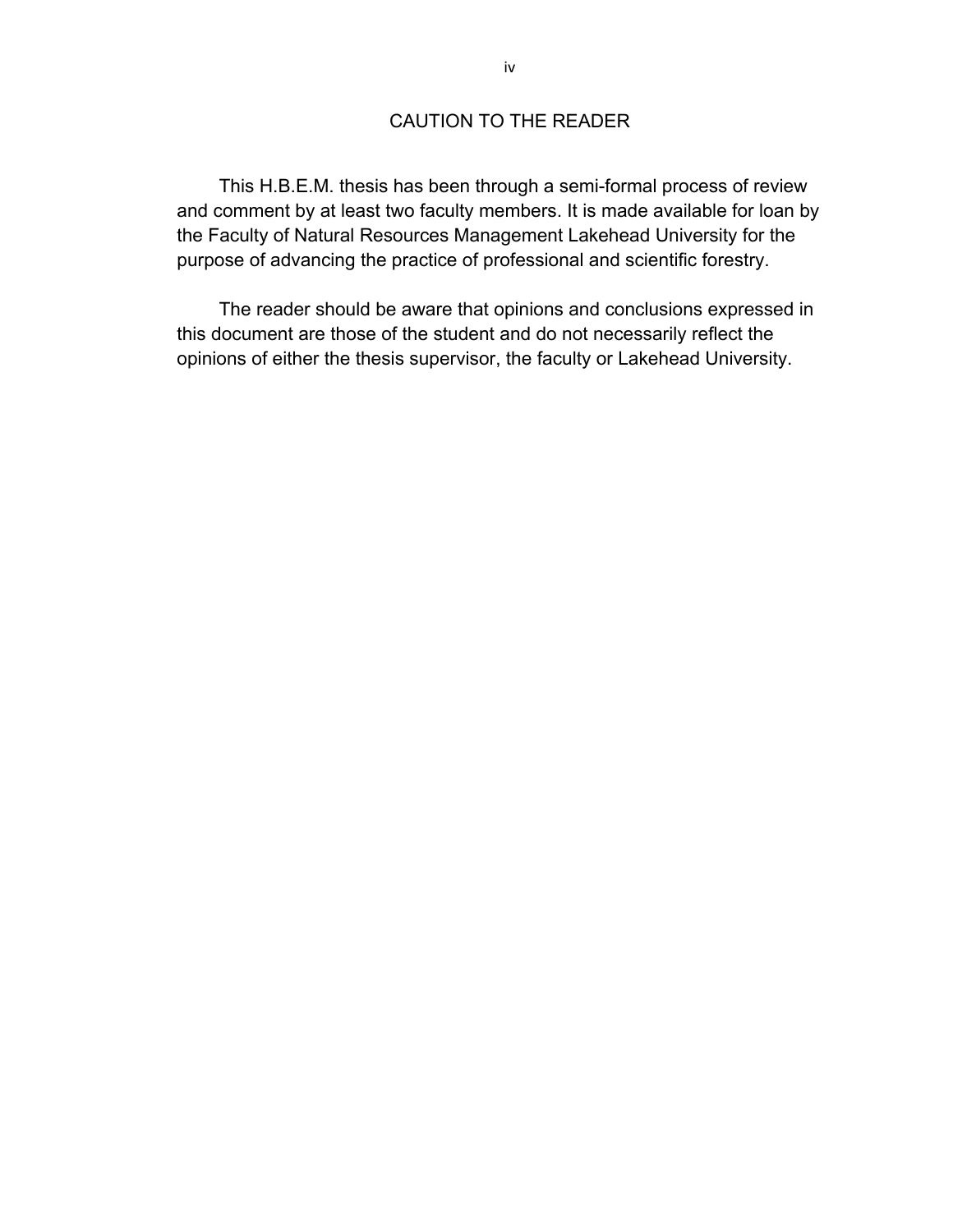# **ABSTRACT**

Cunningham, C. 2018. Recent expansion of black-legged ticks, *Ixodes scapularis*, into the Thunder Bay region: Implications and putative role of climate change. Faculty of Natural Resources Management. Thunder Bay: Lakehead University.

The distribution of *Ixodes scapularis* is increasing in Ontario, thereby increasing the risk of contracting Lyme disease. Climate change is a likely factor in the northward expansion of *I. scapularis* populations. Here, I explored published studies, interviewed professionals, and performed literature reviews to answer whether climate change is the primary cause of the expansion of *I. scapularis* populations in Ontario, and why they are now more frequently seen in Northwestern Ontario. Climate change was determined to be a cofactor in the expansion of *I. scapularis* range; mobile host species are increasing the rate at which black-legged ticks are expanding. *I. scapularis* is capable of surviving in new locations, provided there is suitable habitat and a sufficient number of hosts. It is predicted that *I. scapularis* will increase its range in Ontario by 46 km/year over the next decade. Increasing *I. scapularis* populations across Canada increases the percentage of black-legged ticks carrying the bacterium *Borrelia burgdorferi,* that causes Lyme disease. This will ultimately increase the risk of Lyme disease to all.

**Keywords:** *I.* scapularis, black-legged ticks, climate change, host species, Lyme disease, *Borrelia burgdorferi.*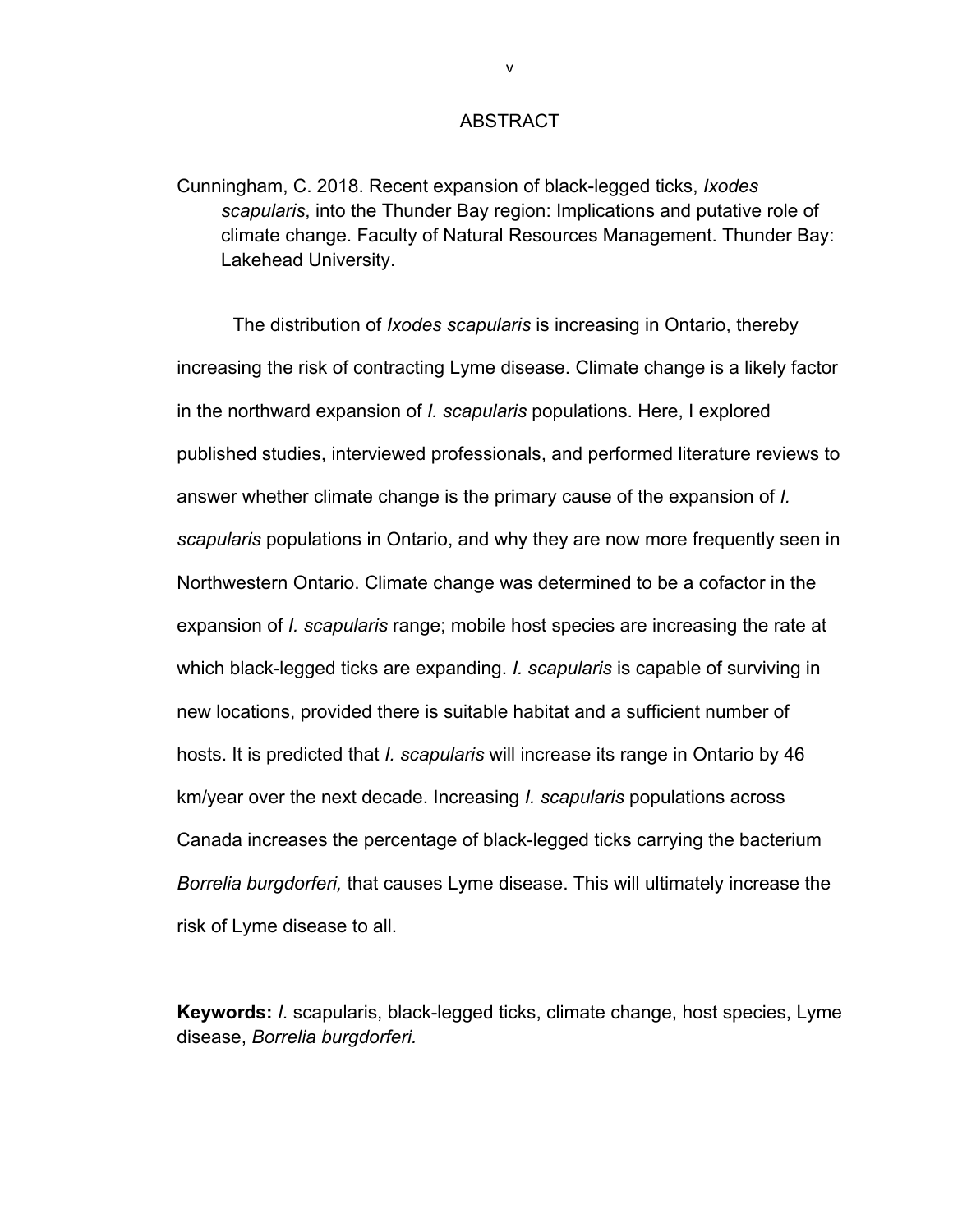# **CONTENTS**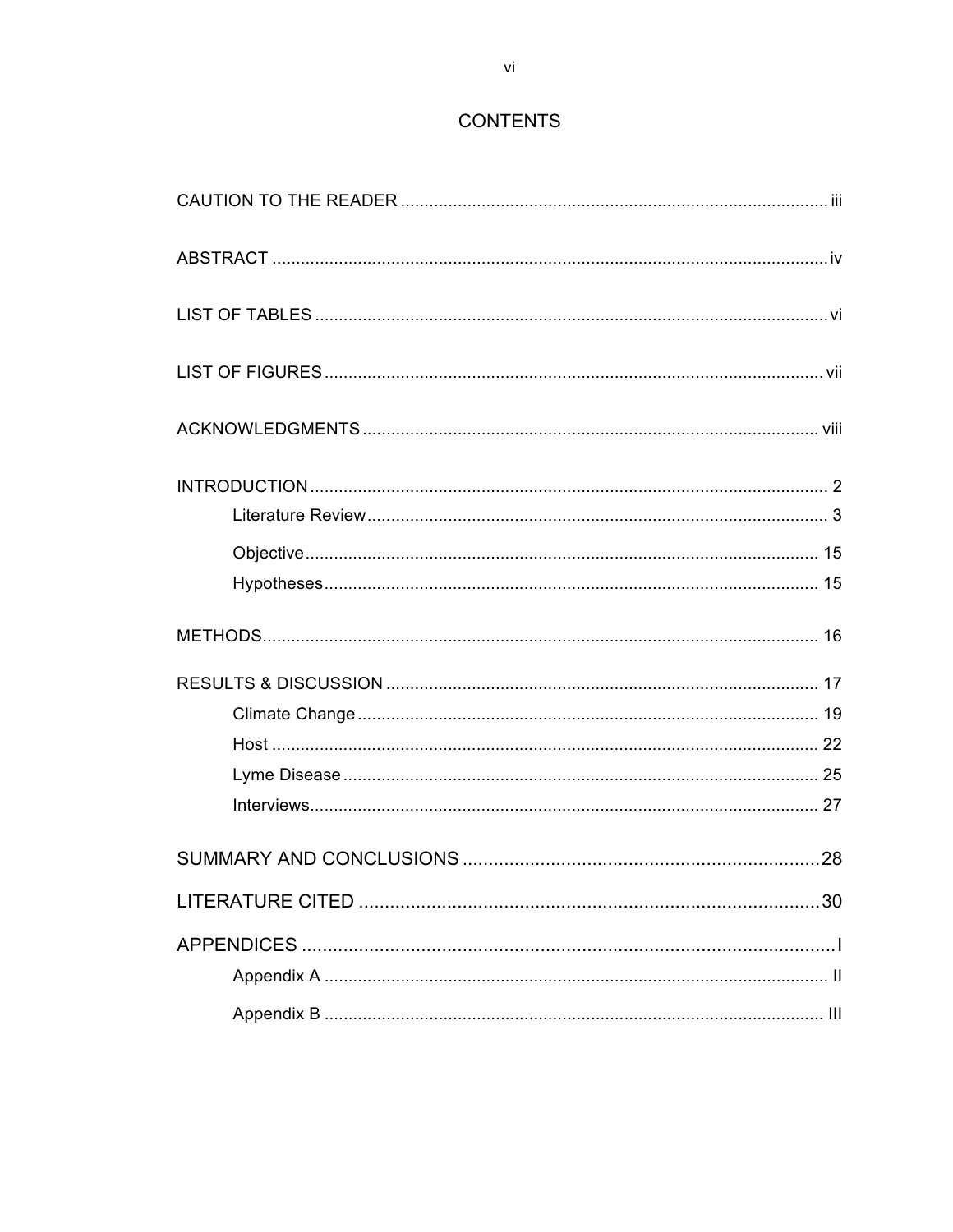# TABLES

| Table |                                                                                    | Page |
|-------|------------------------------------------------------------------------------------|------|
|       | 1. Number of tick species found on avian host species in Thunder Cape,<br>Ontario. |      |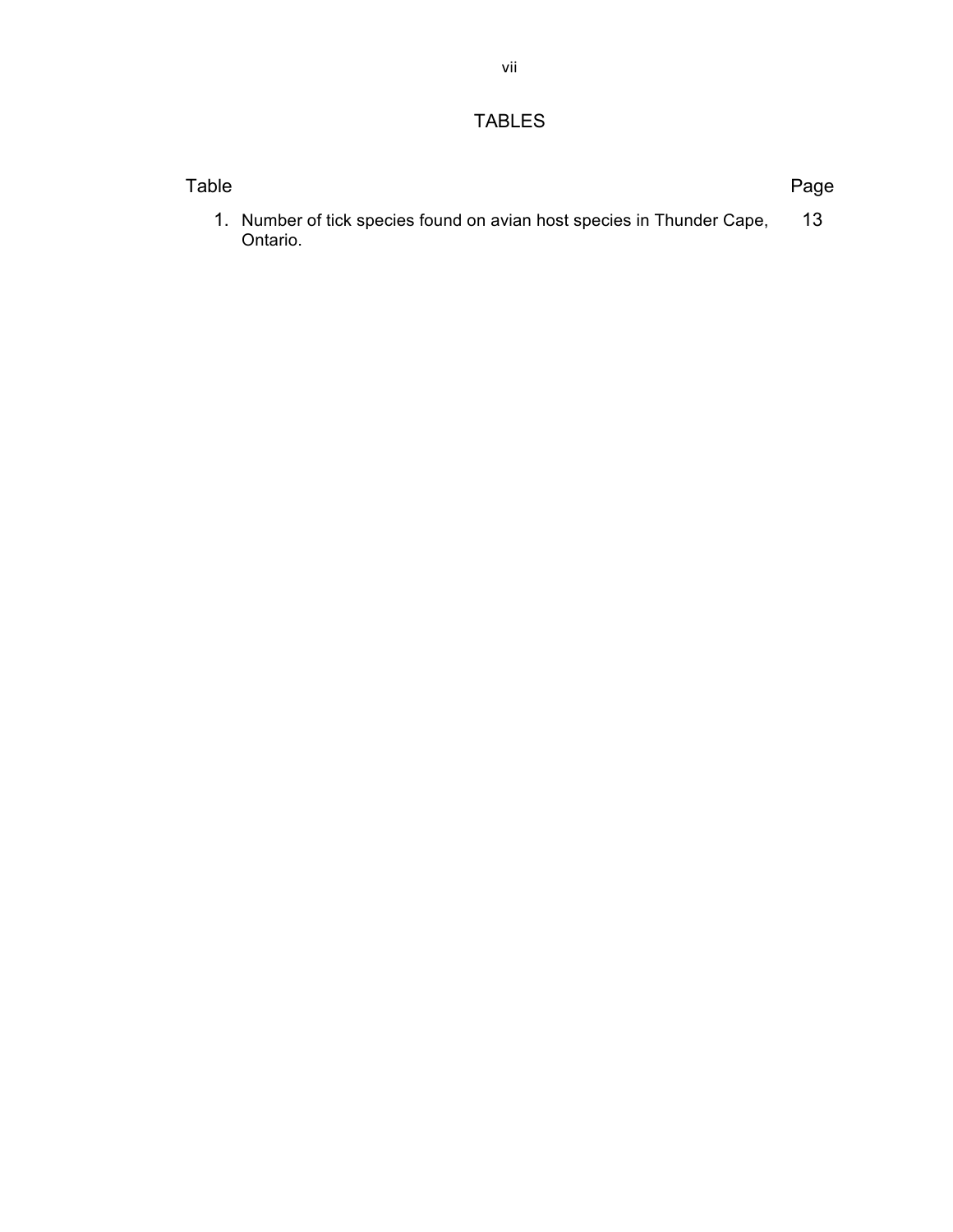# FIGURES

| Figure                                                                                                                                                                                                                                                                                                                                                                                                                                                        | Page |
|---------------------------------------------------------------------------------------------------------------------------------------------------------------------------------------------------------------------------------------------------------------------------------------------------------------------------------------------------------------------------------------------------------------------------------------------------------------|------|
| 1. Projected range expansion of <i>Ixodes scapularis</i> ticks in eastern<br>Canada (Leighton et al., 2012). The dashed line indicates the<br>estimated limit of current temperature suitability for <i>I. scapularis</i> ticks<br>projected by Ogden et al., 2005.                                                                                                                                                                                           | 18   |
| Ogden et al., (2004). Duration of development for <i>l. scapularis</i> ticks<br>2.<br>held at different temperatures in the laboratory. (a) Preoviposition<br>period of engorged adult females. (b) Preeclosion period for egg<br>masses. (c) Premolt period of engorged larvae. (d) Premolt period of<br>engorged nymphs. The fitted curves, equations for the relationship<br>between temperature and development (in days), and $R^2$ values are<br>shown. | 20   |
| Number of probable and confirmed Lyme disease cases by episode<br>3.<br>month in 2017, compared to 5-year averages (2012-2016): Ontario,                                                                                                                                                                                                                                                                                                                      | 26   |

Canada (Nelder *et al.,* 2017).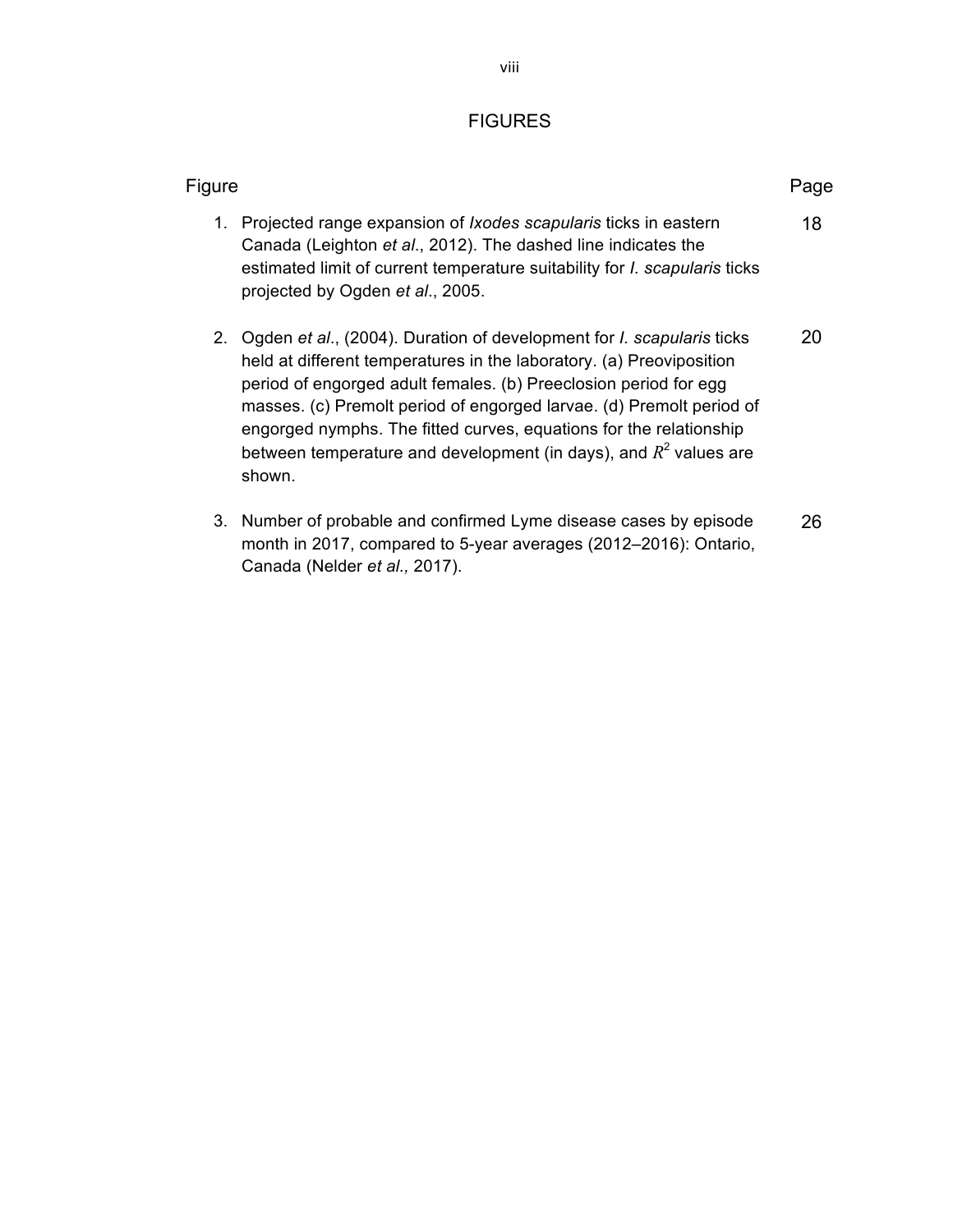# ACKNOWLEDGMENTS

I would like to thank my advisor professor Dr. Don Henne for his knowledge, direction, support, and guidance throughout the development of my thesis. I would also like to thank my secondary reader, Justis Husak (Ontario Ministry of Natural Resources and Forestry), for reading previous drafts of this thesis and providing valuable comments that improved the presentation and contents of this thesis.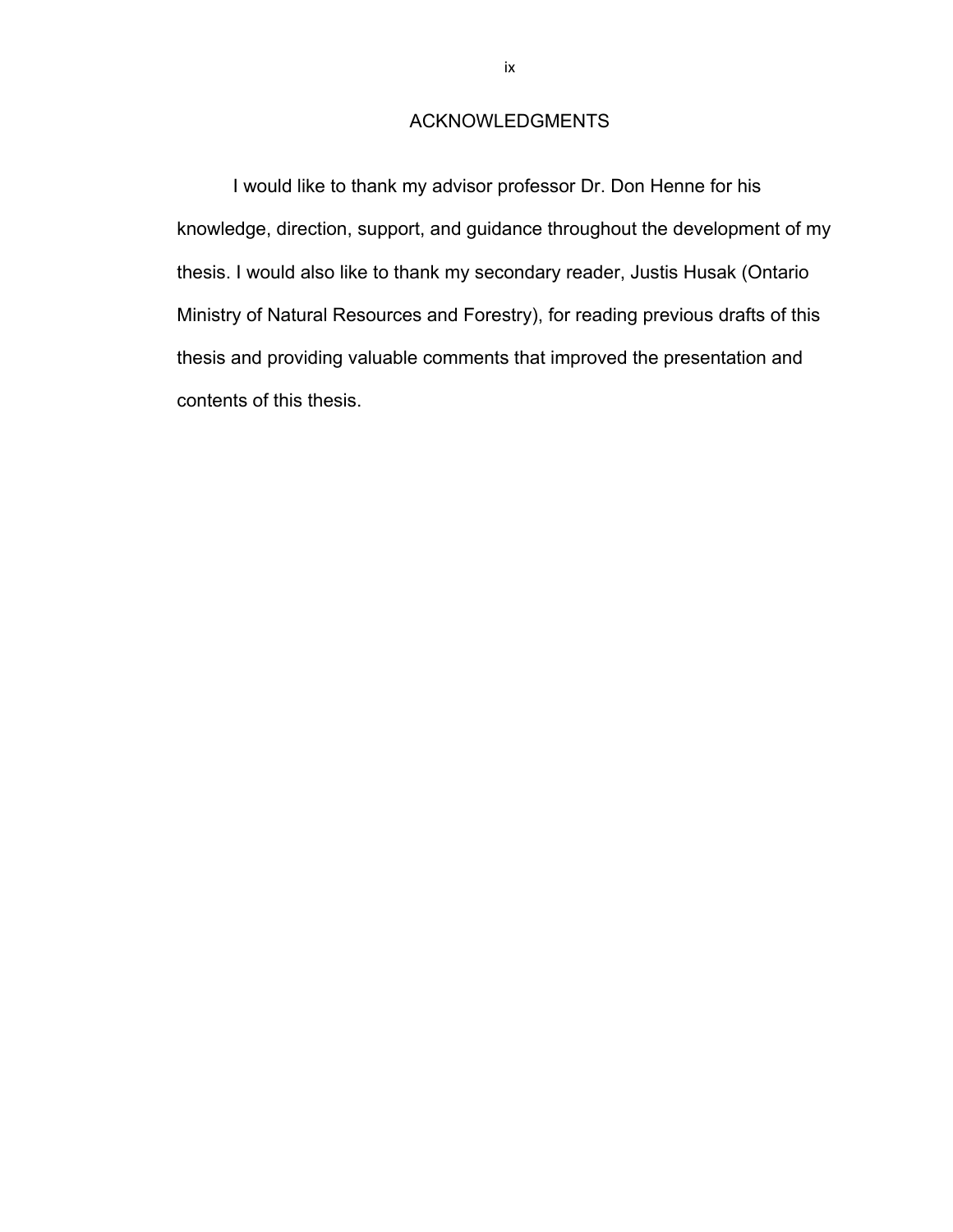# **INTRODUCTION**

Until the 1970s black-legged ticks (also known as deer ticks), *Ixodes scapularis,* were not reported in Canada (PHO, 2016). The first reports of *I. scapularis* in Canada came from Long Point Provincial Park, Ontario, along the northern shore of Lake Erie (PHO, 2016). Currently, *I. scapularis* is distributed primarily in the southern portions of Manitoba, Ontario, Quebec, New Brunswick and Nova Scotia.

The black-legged tick is a known vector of Lyme disease. Lyme disease is an infection caused by a spirochete bacterium, *Borrelia burgdorferi,* which is transmitted to humans through the bite of an infected black-legged tick (PHO, 2016). This disease was first reported in 1975, in several small towns in Connecticut, US. Lyme disease has been endemic to Canada since the early 1980s and t has been reported in British Columbia, Manitoba, Ontario, Quebec, New Brunswick, and Nova Scotia (GOC, 2018).

Black-legged ticks were first reported in Northwestern Ontario in the early 1990s (Schillberg *et al.,* 2018). This represents a significant northward expansion of *I. scapularis* in Ontario. There have been no confirmed cases of Lyme disease in the Thunder Bay region (TBDHU, 2018). However, the neighbouring districts of Kenora and Rainy River have been deemed Lymeendemic (Schillberg *et al.,* 2018; TBDHU, 2018).

Here I describe the taxonomy, distribution and habitat, external morphology, and development of *I. scapularis,* and discuss the role of climate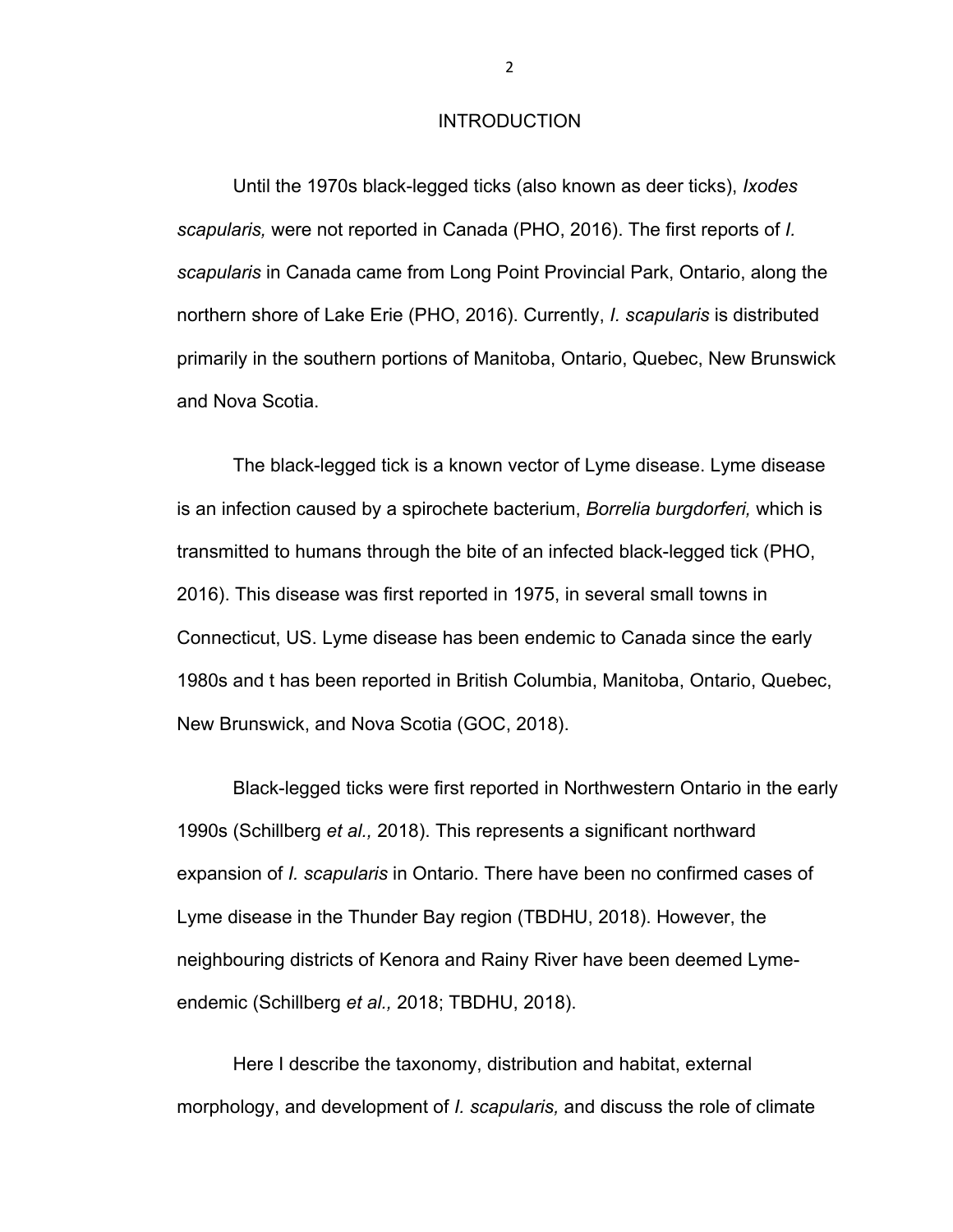change, hosts, and Lyme disease in the expansion of black-legged ticks in Canada.

#### LITERATURE REVIEW

# **Taxonomy**

Ticks comprise the suborder *Ixodida* of the order *Parasitiformes* and are blood feeding parasites of mammals, birds, amphibians, and reptiles around the world. *Ixodida* contains three families; *Ixodidae* (hard ticks)*, Argasidae* (soft ticks)*,* and *Nuttalliellidae* (Vredevoe, n.d)*.* The family *Ixodidae* is subdivided into *Prostriata*, which represents the single genus *Ixodes*, and the *Metastriata,* which includes 13 genera, and 650 species. *Nuttalliellidae* is represented by only one species, *Nuttalliella namaqua.* Ticks are classified with the class Arachnida, which contains spiders and scorpions. Within the family *Ixodidae*, the genus *Ixodes*, is the largest tick genus, containing approximately 235 species (Vredevoe, n.d; Anderson & Magnarelli, 2008). Within the genus *Ixodes* there are four species known as vectors of microbial agents to humans: the blacklegged tick (*Ixodes scapularis*) in eastern North America; the castor bean tick*,* or sheep tick (*I. ricinus*) in Europe and western Asia; the taiga tick (*I. persulcatus*) in northeastern Europe and northern Asia; and the western blacklegged tick (*I. pacificus*) in the far western United States (Anderson & Magnarelli, 2008).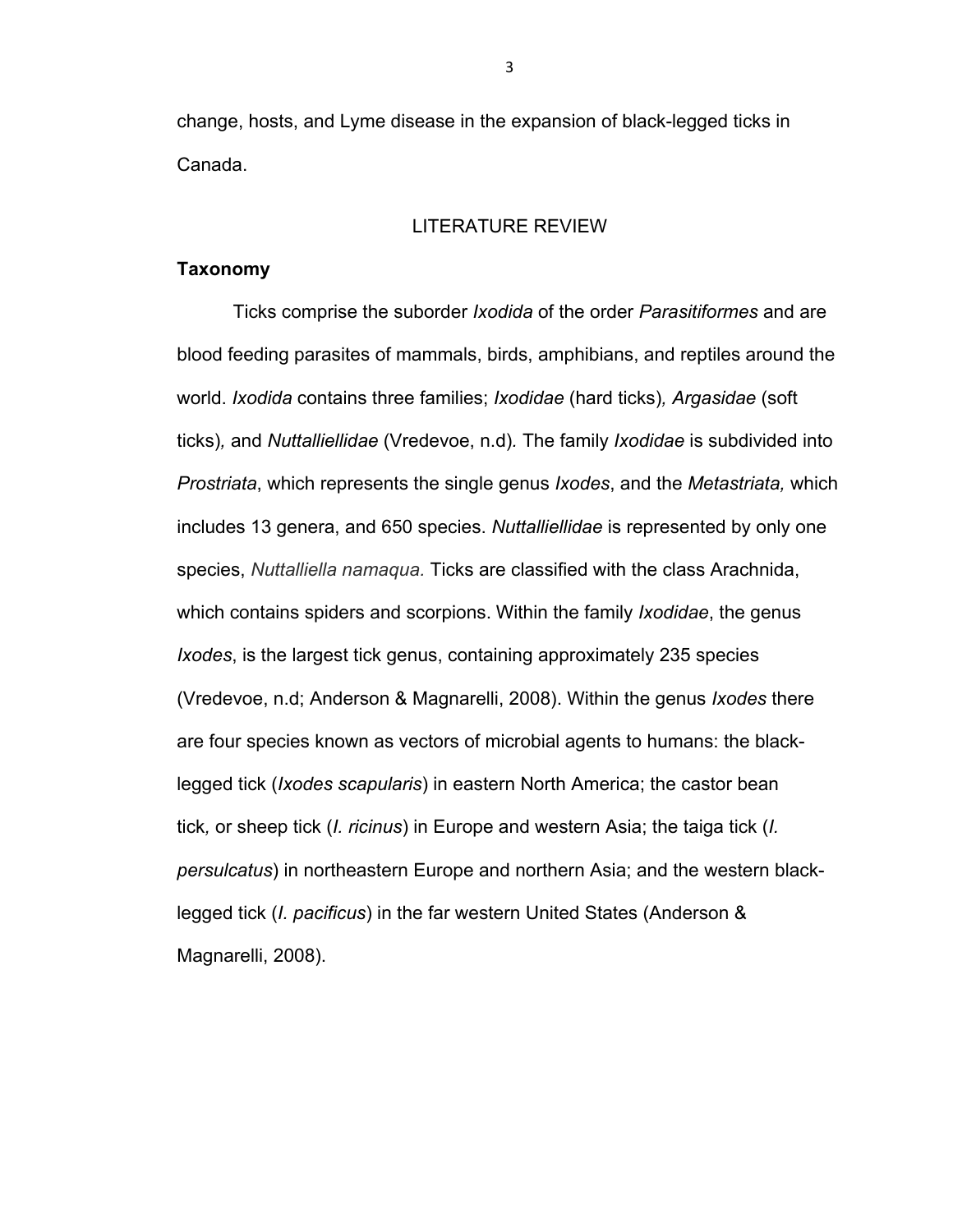## **Distribution and Habitat**

*Ixodes* are widely distributed around the world, including Antarctica but they occur more commonly in temperate regions. *I. scapularis* prefer habitats that provide moist, humid, shaded habitat; such as wooded or forested areas. Forested habitat provides shade and suitable leaf litter which is essential cover for active ticks in the summer and winter months (Anderson & Magnarelli, 2008; PHO; 2016). Grasses and sedges on the edge habitat of forests provides ticks with the opportunity to attach to larger hosts.

## **External Morphology**

Anderson & Magnarelli (2008) described the external morphology of adult blacklegged ticks. Below is a summary of tick morphology. Adult ticks have flattened, ovoid or pear-shaped bodies. They are approximately 3 mm in length (this increases when they are fully engorged after feeding); females are almost always larger than males. Members of the genus *Ixodes* are easily identifiable by the distinctive anal groove which encloses the anus anteriorly. *I. scapularis*, unlike other ticks, lack festoons (ridges on the edge of the lower abdomen). Hard ticks have a sclerotized dorsal plate often referred to as the 'shield' or 'scutum', which is absent in soft ticks. The scutum is large and covers majority of the dorsal surface of the body in males, in females it is much smaller and only covers the anterior part of the body behind the capitulum. The capitulum, also referred to as the 'false head' is a beak-like structure that protrudes forwards beyond the body and contains the mouthparts. Ticks have eight legs (four pairs) each equipped with claws. Members of the genus *Ixodes* are easily identifiable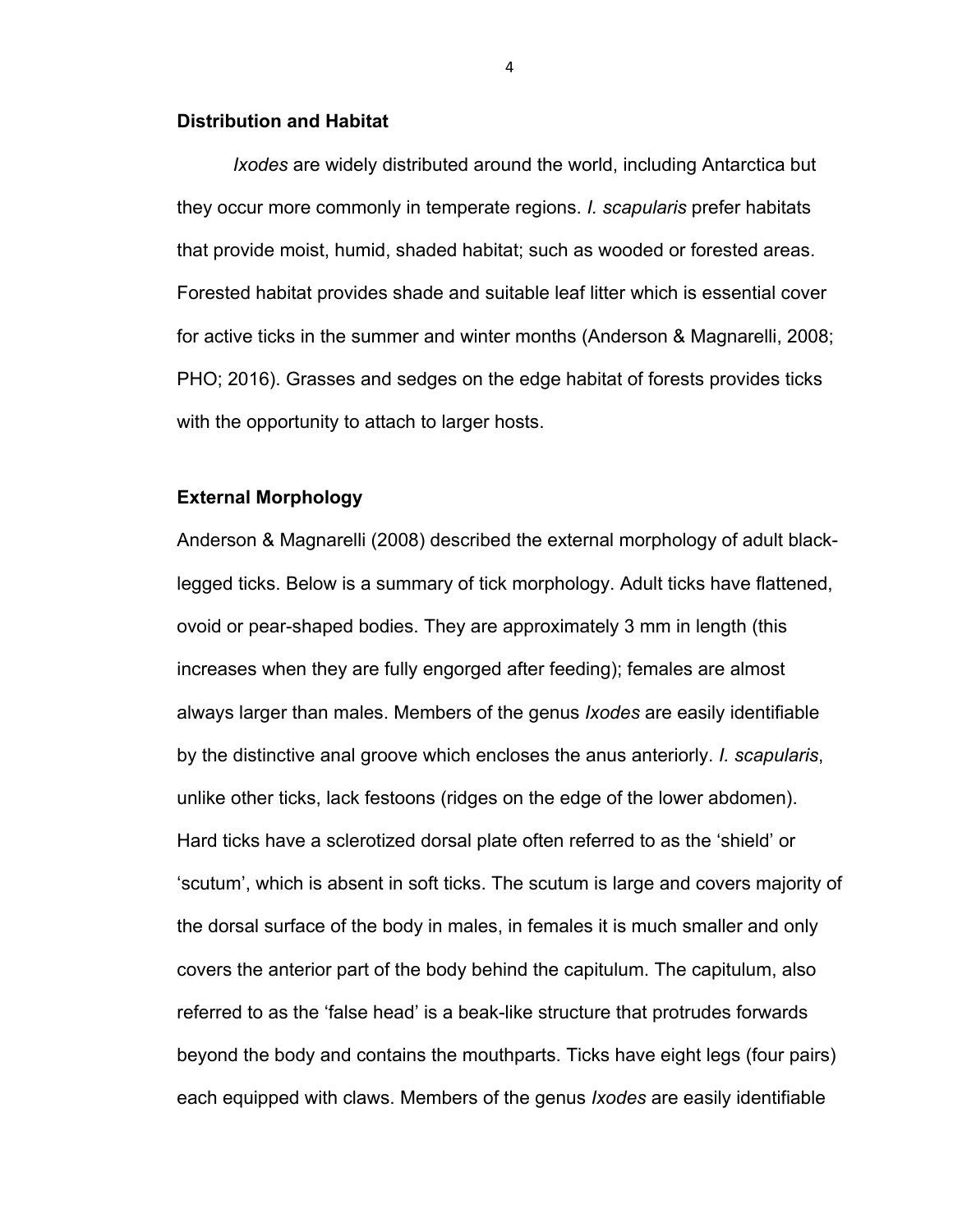by the distinctive anal groove which encloses the anus anteriorly. Female ticks have a black scutum and capitulum, and a dark red abdomen. Males are entirely black or dark brown in colour. Both sexes have black legs. Nymphs, ticks in the larval state, are approximately 1-2 mm in length. They are translucent with a dark head and have eight black legs.

#### **Development**

*Ixodidae* have a hemimetabolous lifecycle; there is an incomplete metamorphosis that involves a larval and a nymphal stage (Yuval & Spielman, 1990). Ticks have four stages to their lifecycle: egg, larva, nymph, and adult (Public Health Ontario, 2016; Yuval & Spielman, 1990). *Ixodid* ticks take at least one year to complete their lifecycle. The black-legged Tick, *Ixodes scapularis*, (also commonly known as the deer tick) requires three hosts at each stage of development to complete its lifecycle (CDC, 2018; Public Health Ontario, 2016). They complete their lifecycle in approximately 2-3 years. In *I. scapularis,* mating and courtship are regulated by pheromones. The release of pheromones causes members of both sexes to congregate on the ground, host, or vegetation. Adult *I. scapularis* is polygynous; females breed with one male and males breed with many females. After breeding, the male dies and females die after laying eggs (CDC, 2018; Public Health Ontario, 2016).

In the spring, eggs are deposited and hatch in early summer. Beginning in June, the deposited eggs hatch into tiny larvae. By August, the larvae are attaching to and feeding on a wide variety of mammals and birds; the primary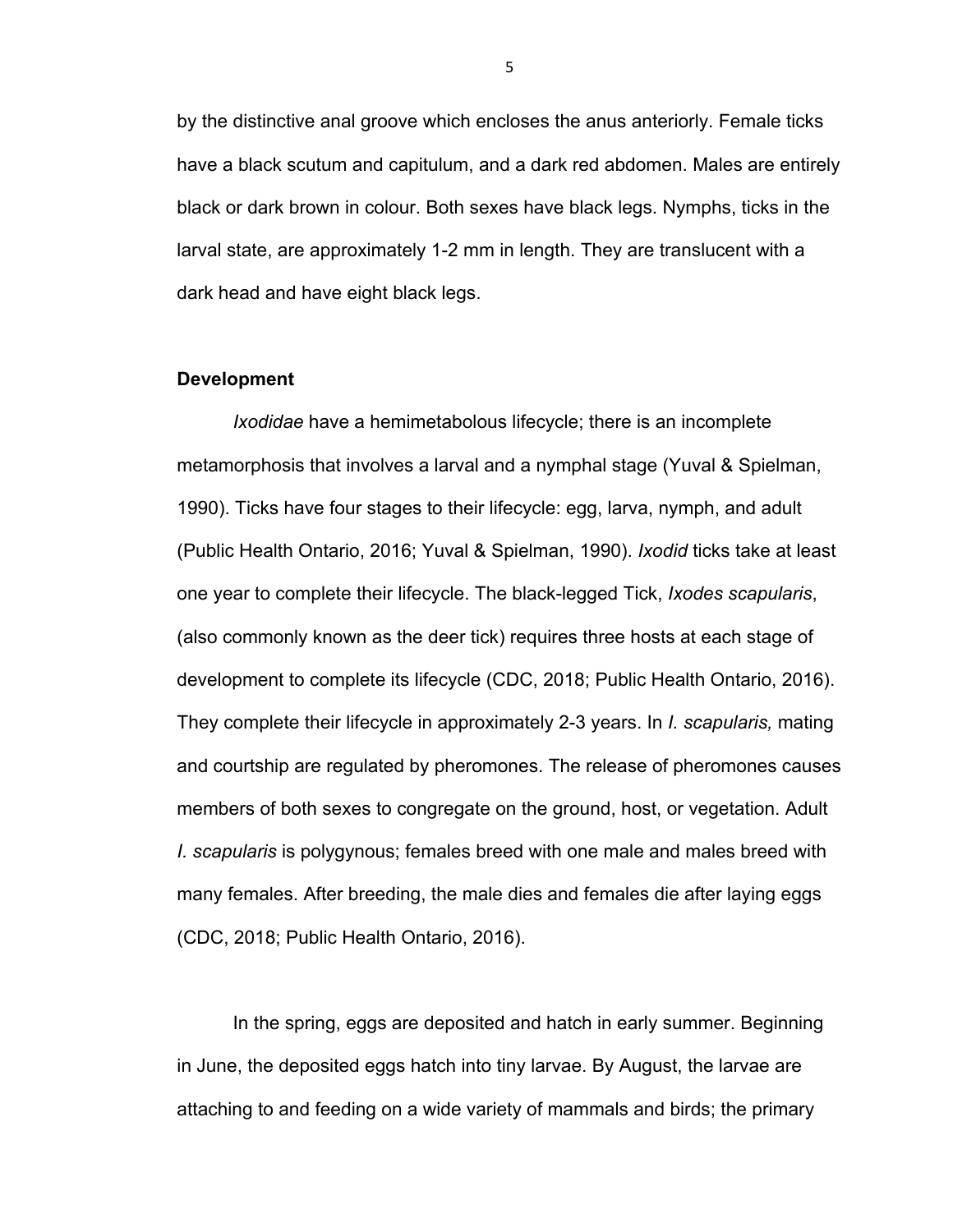host is the white-footed mouse, *Peromyscus leucopus (*referred now to as *P. leucopus*) (Watson & Anderson, 1976; Anderson & Magnarelli, 2008). Once attached, the larvae will feed for three to five days, and once fully engorged the larvae drop off of their first host onto the ground and will remain there throughout the winter. Engorged larval ticks molt over the winter and emerge in May as poppy seed-sized nymphs. Nymphs feed on an assortment of hosts, typically small mammals, for three to four days. Just as before, once engorged the nymph detaches from the host and drops to the ground where they molt into adults. By October, the new adult ticks become active (Watson & Anderson, 1976; Anderson & Magnarelli, 2008). Adult females feed upon their definitive host, the White-tailed Deer, *Odocoileus virginianus*, while the male rarely feeds. *I. scapularis* breeds upon its host, with the male dying shortly after copulation. Females remain active throughout the winter whenever the ground is not frozen. Blood-engorged females survive in the leaf litter on the forest floor and begin laying their eggs in late May, and the cycle begins again (Watson & Anderson, 1976; Anderson & Magnarelli, 2008).

# **Black-legged Tick Life Stages**

In Ontario, Yuval & Spielman (1990) observed black-legged ticks were confined fields to determine how the length of various developmental stages survive in nature and to establish the interval between the blood feeding and ecdysis or oviposition as well as subsequent larval eclosion. Adult ticks that do not feed during their first season (fall through spring) of activity will die. Nymphs that do not feed survive through two seasons (May through August) of feeding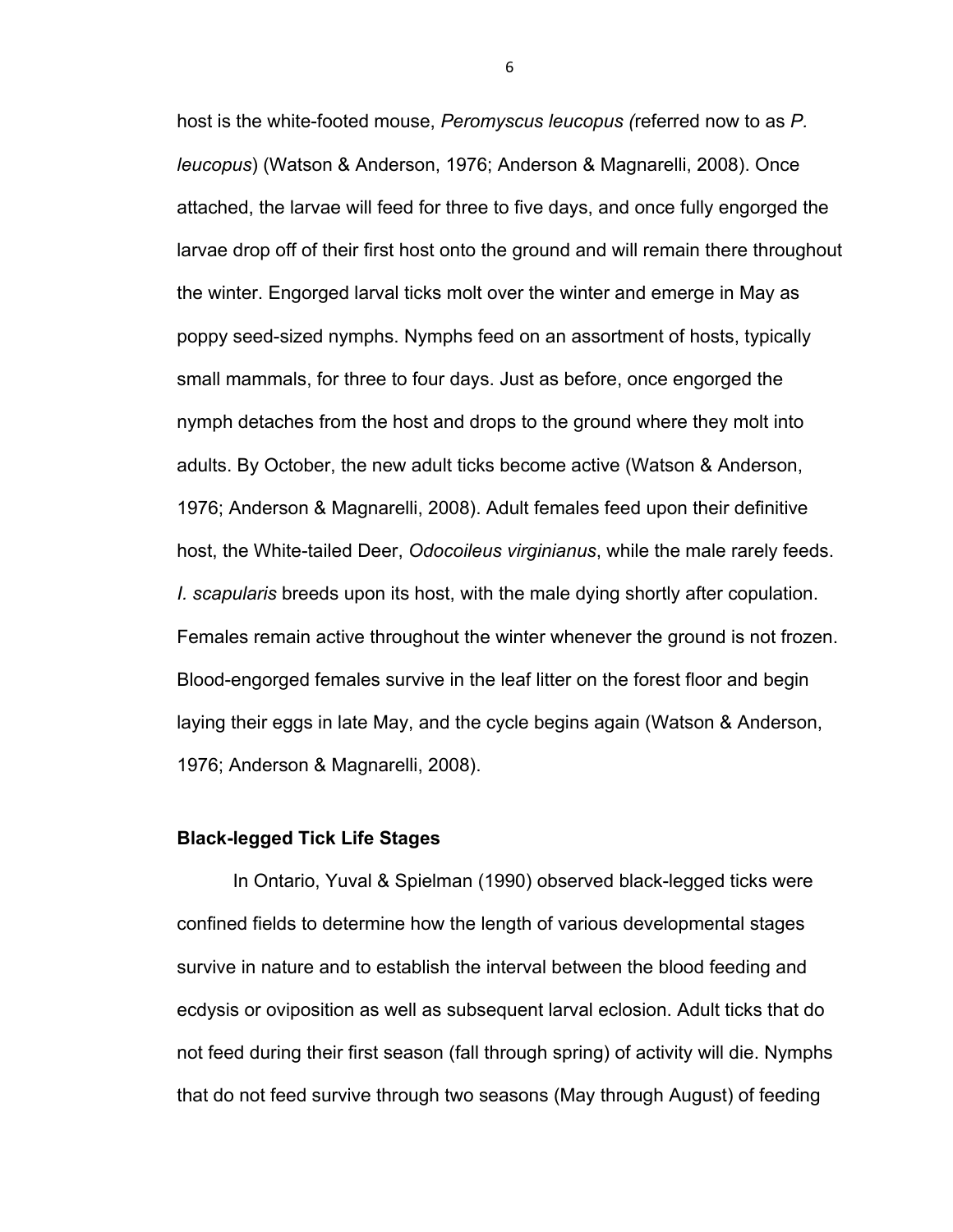activity – annual cohorts overlap. Nonfed larvae hatch toward the end of the summer and therefore survive less than one year – cohorts in this stage do not overlap. Larvae that feed before September and molt right after overwintering as nymphs; and those that feed later overwinter engorged and ecdyse the following spring. Nymphs that have fed do not survive the winter, and therefore must feed before late summer. Nymphs develop into the adult stage during the same year that they feed. Females lay eggs in the early summer regardless of the time they feed; the resulting larvae enclose later in the season at the same time. The lifecycle of the tick can be completed in two years; however, it may extend to four years when hosts are relatively limited. It appears that the seasonal inversion of larvae and nymphs is regulated by physiological mechanisms and host abundance (Yuval & Spielman, 1990).

Lindsay *et al.,* (1998) studied blood-fed females and unfed adults and nymphs of black-legged ticks kept in housings within four different habitats on Long Point, Ontario from November 1989 to April 1993, to evaluate the habitat effects on tick development. It was found that blood fed females within the maple forest had a greater survival rate (75.6%) than those within the cottonwood dunes (36.1%). In the two remaining habitats (oak savannah and white pine) 52.8-62.0% of blood fed females survived the winter. Eggs laid by females were proportionally similar and greater within the maple forest (90.3%), oak savannah (83.9%), and white pine habitats (78.4%) than in the cottonwood dune (53.8%). In each habitat, females began laying eggs during late April or early May during each year of the study. Egg deposition was consistent in time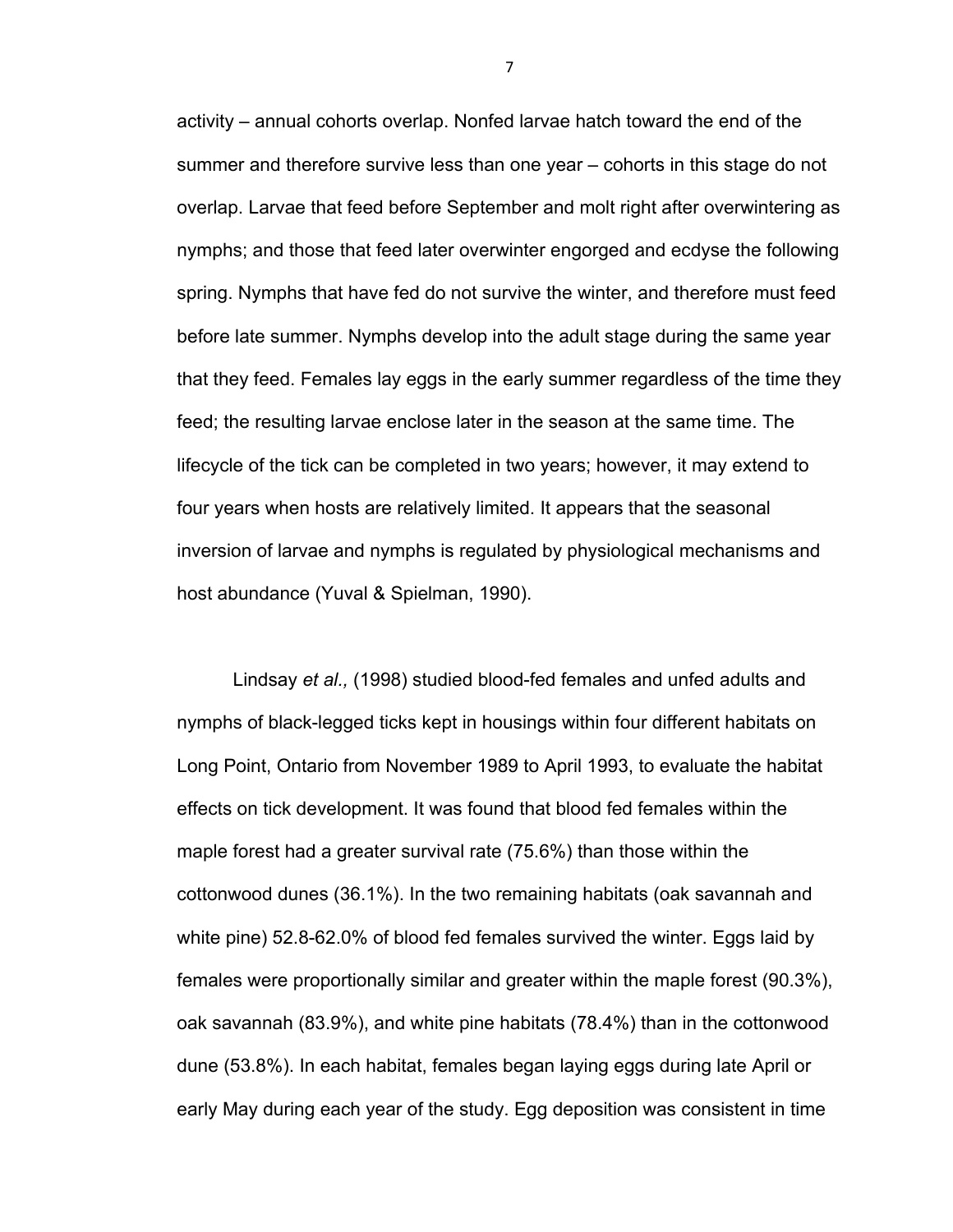regardless of females feeding in November and overwintering, or feeding during April of the following year. There were significantly more eggs hatching in the maple forest (96.4%) and white pine forest (79.3%) than the other two habitats. Each year, eggs hatched in mid to late July. There was no significant difference in the winter survival rates of unfed adults among the four habitats. Habitatspecific differences such as the difference of seasonal extremes of vapor pressure deficits among the four different habitat types were likely responsible for the survival of black-legged ticks. The observations of captive black-legged ticks in this study suggest that the life cycle of this tick on Long Point is completed in 3-4 years.

Lindsay *et al.,* (1995) found that black-legged tick distributions are not clearly defined in Ontario. There is an endemic population on the Long Point peninsula, Lake Erie, Ontario, however, *I. scapularis* has also been collected from other areas in Ontario. This study was conducted from early December 1991 until May 1993; 35 fed females, 70 unfed adults, and 70 unfed nymphal black-legged ticks were held in containers within four natural habitats on Long Point and at northern localities near Ottawa, Hearst, and Kenora, Ontario, to test the hypothesis that distribution of the black-legged tick is limited by cold climatic extremes (Lindsay *et al.,* 1995). Blood fed females had a higher overwintering survival rate (84.8%) than unfed adults (30.5%). On Long Point, the fed females had a higher overwinter survival rate (56.4%) than unfed adults (23.6%). In northern localities the fed females and unfed adults had increased survival by >2 months when compared with Long Point; survival rates for unfed nymphs were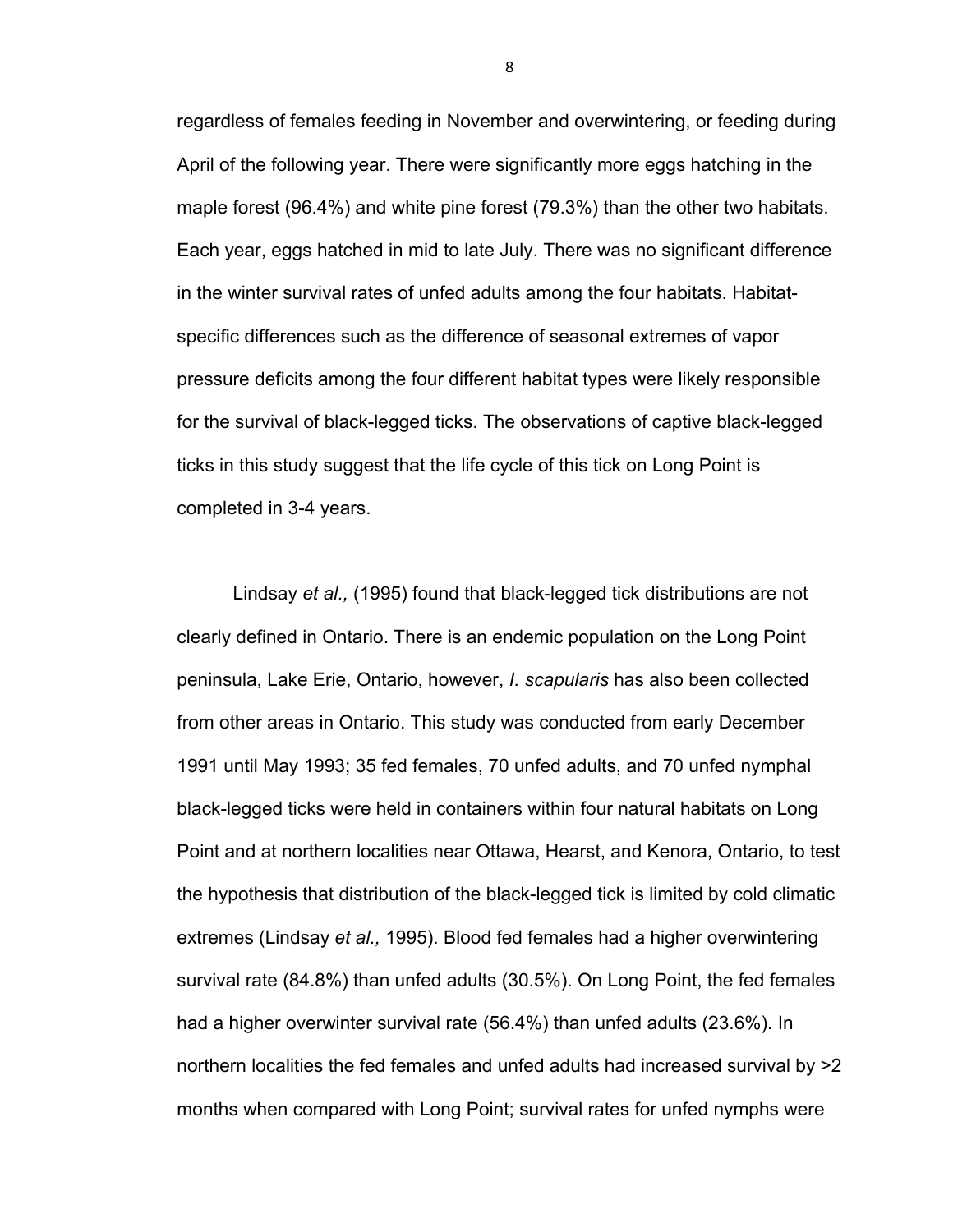the same at the northern sites and on Long Point. Within the four habitats on Long Point, and at Kenora and Ottawa, females laid eggs from late April to mid-May; eggs were deposited in late June at the Hearst site. On Long Point and at the Ottawa site, larvae emerged from eggs in late July or early August (Lindsay *et al.,* 1995). Larvae didn't emerge until early October at Kenora, and no larvae emerged at Hearst during 1992. The hatching rate was <10% at the northern sites during 1992-1993, some eggs that overwintered were viable (Lindsay *et al.,* 1995). Black-legged ticks introduced into regions of the province with seasonal degree-day accumulations lower than the ones observed on Long Point had an extended minimum duration of the lifecycle (Lindsay *et al.,* 1995). The lack of emergence and deposition of eggs at Hearst and Kenora were likely the result of insufficient accumulation of degree-days above threshold temperatures for development in 1992 (Lindsay *et al.,* 1995). Some eggs can overwinter successfully; it is suggested that latitude-related reduction in seasonal temperature may not limit the distribution of the black-legged tick in Ontario despite low hatchability (Lindsay *et al.,* 1995). This factor, combined with the natural incremental mortality at each instar, and other factors such as difficulty finding a mate and low density of medium to large mammal hosts for adults, may reduce the potential for establishment of black-legged ticks into certain northern regions (Lindsay *et al.,* 1995).

# **Climate Change**

A deterministic model of the Lyme disease vector, *I. scapularis*, was developed (Wu *et al.,* 2013). The model was used to estimate a basic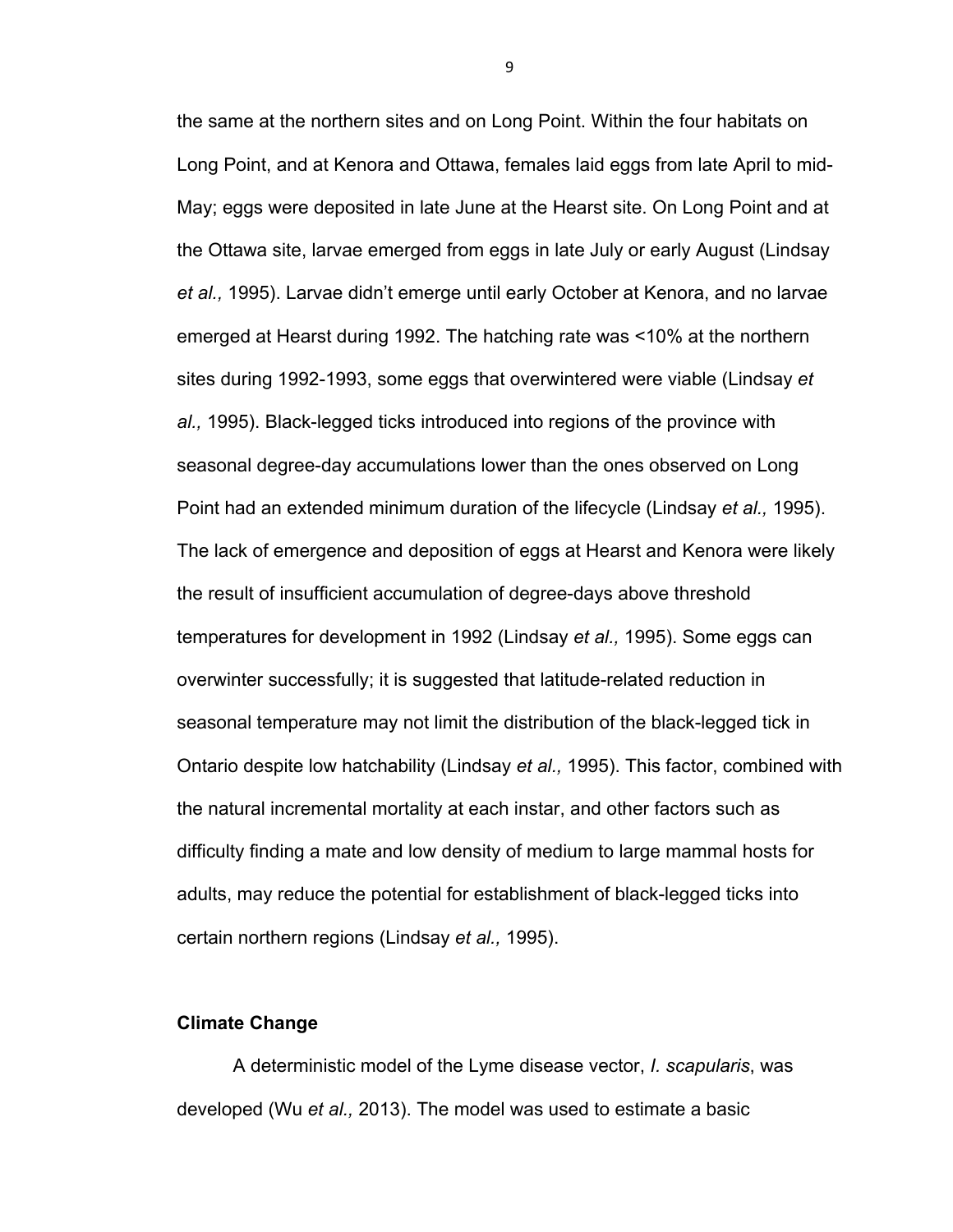reproduction number for black-legged ticks under different climatic conditions. A map was developed for black-legged ticks in Canada, where this tick is emerging (Wu *et al.,* 2013). An estimation of basic reproduction numbers for black-legged ticks will assist public health responses to emerging Lyme disease.

A dynamic population model of black-legged tick (*Ixodes scapularis*) was developed by Ogden *et al.,* (2005) to simulate the effects of temperature on tick survival and seasonality. Through the use of mean monthly normal temperature data, the development rates of ticks were modelled as temperature-dependent time delays. Temperature was an influence in the host-finding success in the model. With the use of data from stations near endemic populations of blacklegged ticks, the model reached repeatable stable, recurring equilibria with seasonal activity of different instars being very close to that observed in the field. Simulations were run using data from meteorological stations in central and eastern Canada; the further north the station was located the maximum equilibrium numbers of ticks declined, and simulated populations died out. The steady increase of mortality of all life stages and decreasing temperatures caused a tick die-out at northern latitudes. The study examined the mean annual numbers of degree-days >0 °C (DD>0 °C) as a readily mapped index of the temperature conditions at the meteorological stations providing temperature data for the linear regression model. There was a strong correlation between the maximum number of ticks at equilibrium and the mean DD>0 °C, when the province of origin of the meteorological station was accounted for. In the models,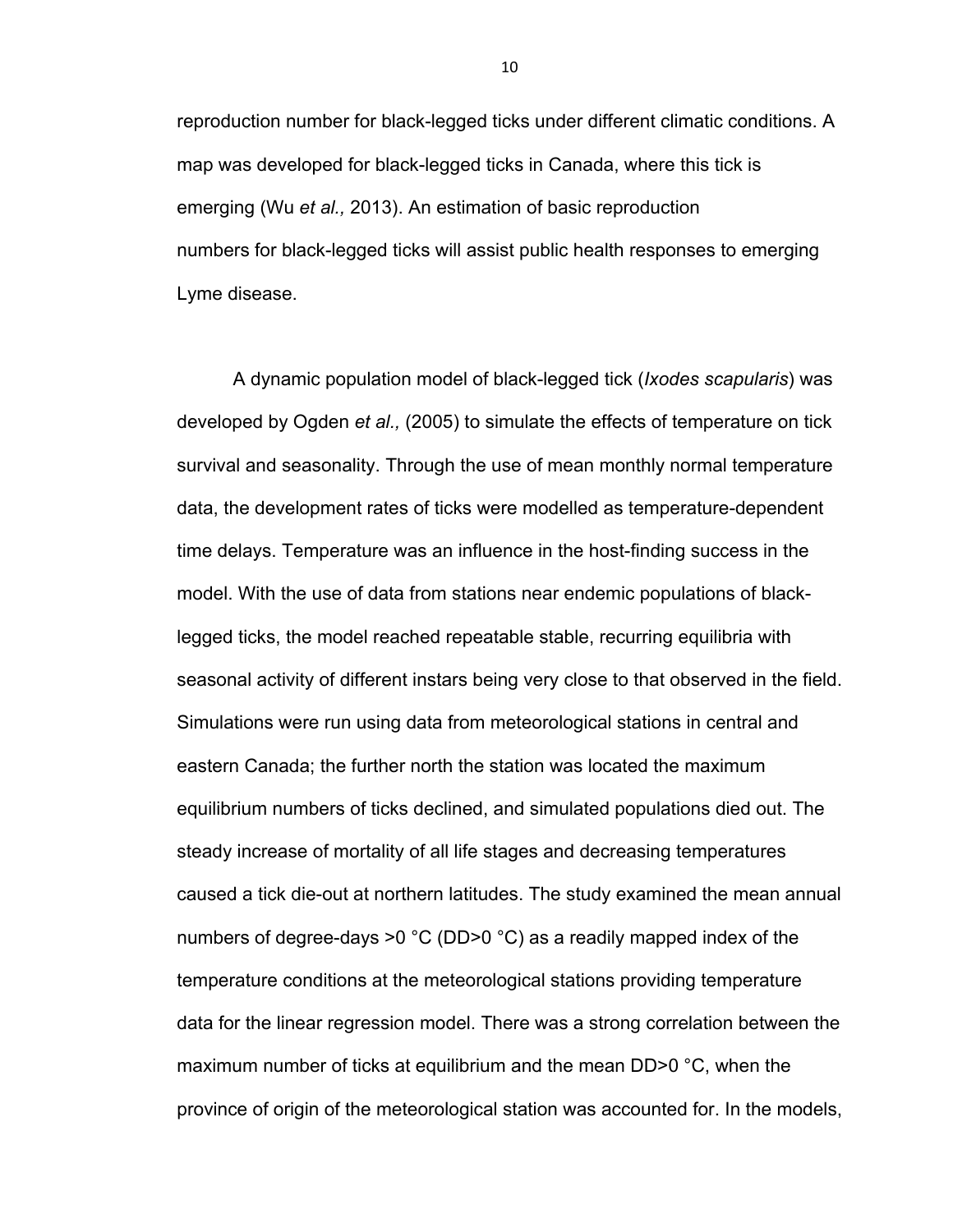the intercepts provided the theoretical limits for the establishment of blacklegged ticks in Canada. The maps provided evidence that there is a potential for tick populations to spread; the limits suggested that the potential range of southeast Canada is much greater than the existing distribution. The future applications of the model in investigating climate change effects on black-legged ticks are discussed.

Levi *et al.* (2005) determined a quantifiable relationship exists between climate change and tick phenology through the use of 19 years (1994-2012) of data on blacklegged ticks attached to small-mammal hosts. Evidence suggested that in warmer years, the months of May-August were associated with a nearly three-week advance in the phenology of nymphal and larval ticks in comparison to colder years. It is expected that the 2050s projected warming temperatures will advance the timing of average nymph and larva activity by 8-11 and 10-14 days. Climate warming should maintain or increase the transmission of pathogens if these trends continue.

Ogden *et al., (*2004) collected black-legged ticks from the field and held them in a laboratory at temperatures of 0 to 32°C at a constant day length to investigate the relationships between temperature and pre-oviposition, preeclosion, and premolt developmental periods for the tick. As temperatures increased the duration of the developmental periods decreased significantly. The findings suggested that temperature affects the duration of development of larvae from engorged adult females, and of nymphs from engorged larvae. The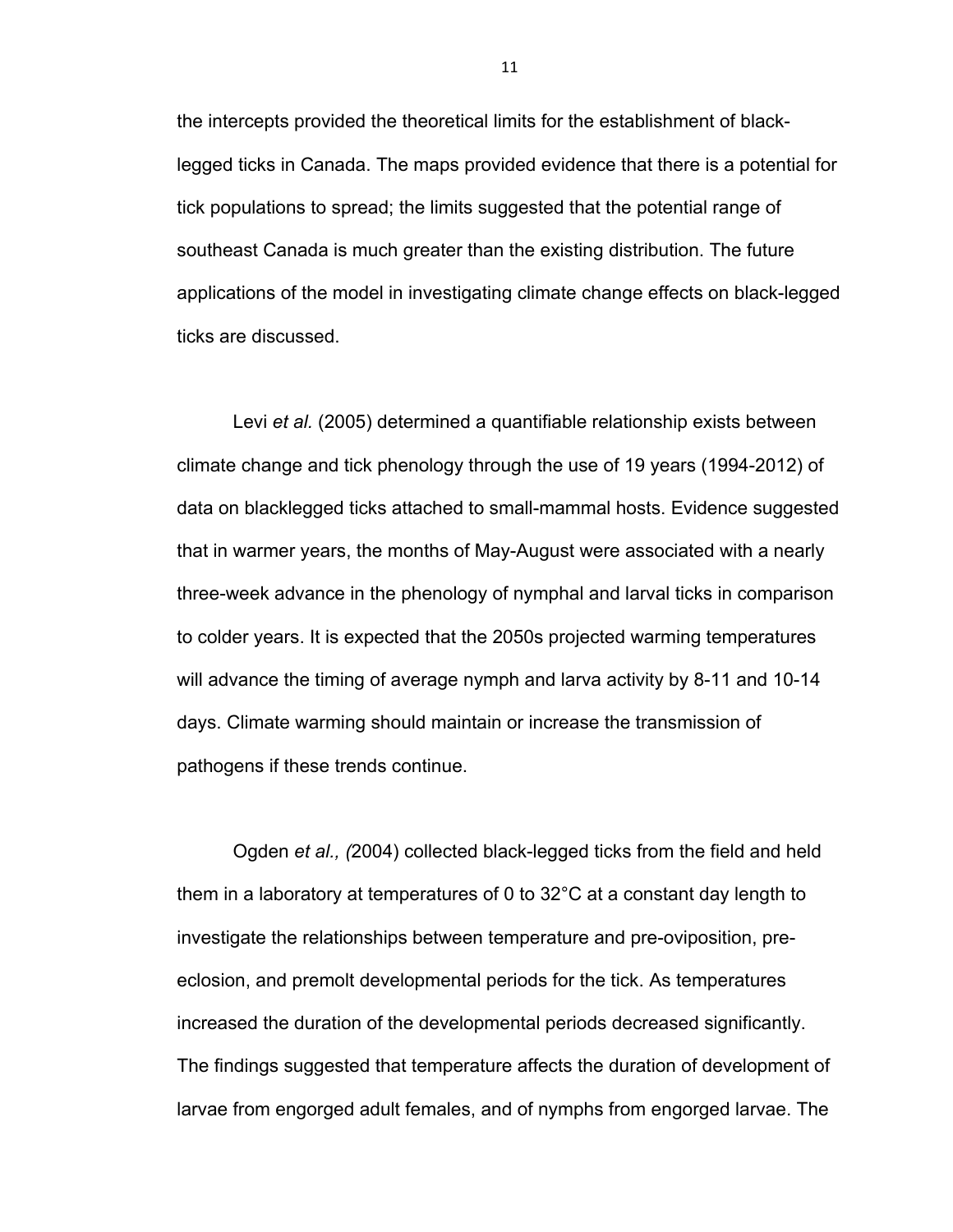emergence of adult black-legged ticks from engorged nymphs may be dependent on independent diapause phenomena.

Environmental conditions that drive vector-borne disease outbreaks in real time is tracked through the use of remote-sensing and GIS methodologies (Ogden & Lindsay, 2016). This allows for the chance to improve warnings and risk assessments for the public. Bioinformatics analysis tools and genomics are validating modelling efforts and making it easier to identify and track vectors and vector-borne pathogens.

#### **Hosts**

Halsey & Miller, (2018) created and designed the first spatially explicit individual-based tick interaction model (SEIB-TIM) to examine the processes through which black-legged tick populations are examined from the perspective of the tick. The model was parameterized so that the black-legged tick infestation rates for white-footed mouse were within the range reported in field studies. Once the model accurately simulated the interactions between the wildlife hosts (white-tailed deer and white-footed mouse) and the environment, the robustness to parameter uncertainty was evaluated using both global and local sensitivity analyses. Life-history traits of the black-legged tick were implemented into model parameters and examined to understand how the model's changes affected the maintenance of black-legged tick populations. It is recommended that an effective management effort should be aimed at multiple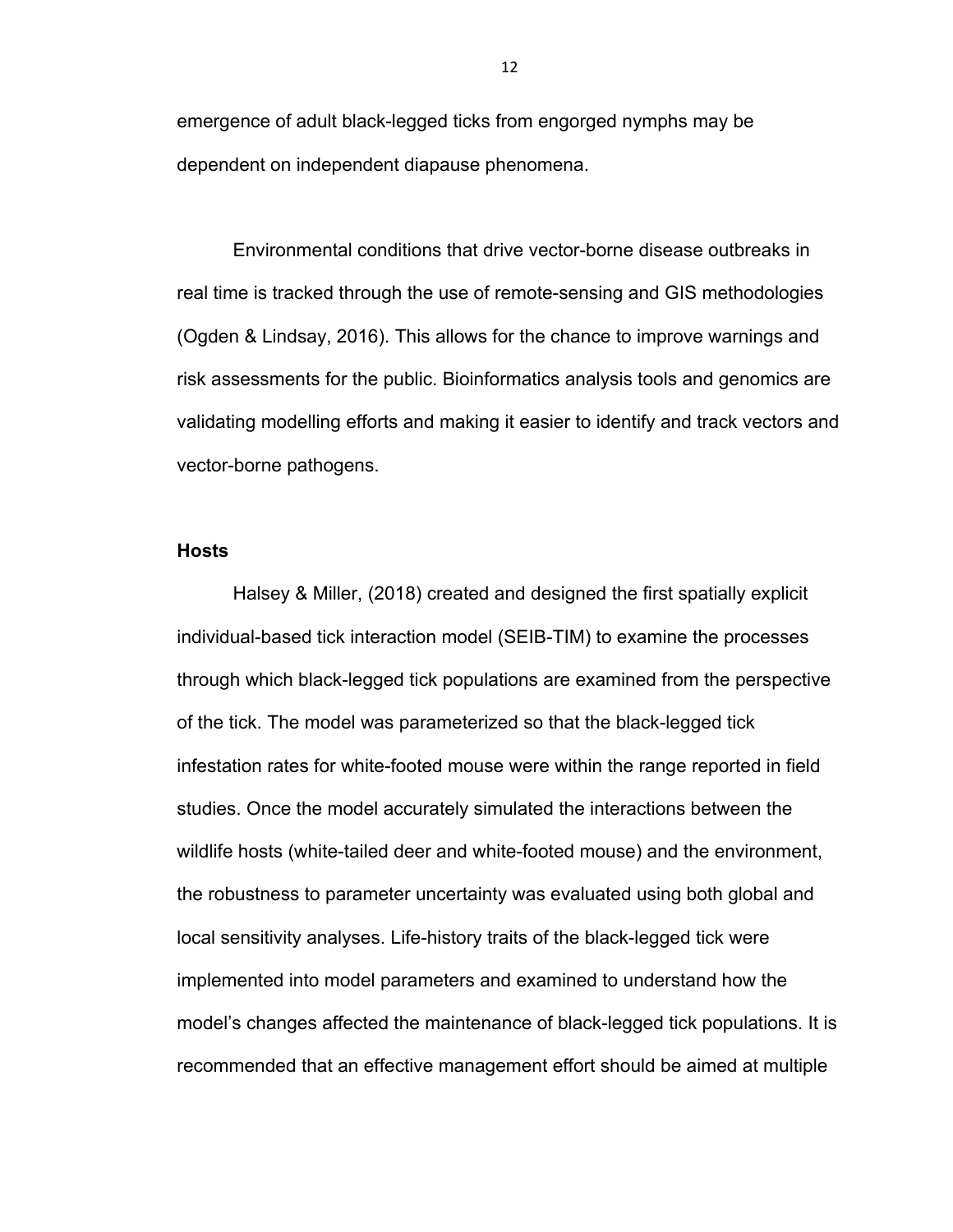stages in the black-legged ticks life cycle.

 From May 9 to June 9, 1995, birds migrating northward across Lake Superior were captured when reaching landfall at Thunder Cape at the at the southwestern tip of the Sibley Peninsula, northwestern Ontario (Klinch *et al.,*  1996). Of the 530 birds examined, 21 of the birds had a total of 34 ticks; 6 of which were black-legged ticks (see Table 1) – the other 26 ticks found were the rabbit tick species, *Haemaphysalis leporispalustris* (Klinch *et al.,* 1996). The black-legged tick species has not been found on small mammals at Thunder Cape. Results showed that northward migrating birds are transporting blacklegged tick larvae into areas where this species does not appear to have established in small animal populations – spring migrants may be more involved in the dispersal of black-legged ticks that previously thought (Klinch *et al.,* 1996).

| <b>Tick Species</b>               | No. of Ticks   | <b>Avian Host Species</b>                      |
|-----------------------------------|----------------|------------------------------------------------|
| Ixodes scapularis                 | 4              | American Robin, Turdus migratorius             |
|                                   | $\overline{2}$ | Chipping Sparrow, Spizella passerina           |
| Haemaphysalis<br>leporispalustris | 1              | American Robin, Turdus migratorius             |
|                                   | 2              | Swainson's Thrush, Catharus ustulatus          |
|                                   | 1              | White-throated Sparrow, Zonotrichia alhicollis |
|                                   | 1              | Common Yellowthroat, Geothlypis trichas        |
|                                   | 1              | Blue Jay, Cyanocitta cristata                  |
|                                   | 12             | Chipping Sparrow, Spizella passerina           |

Table 1. Number of tick species found on avian host species in Thunder Cape, Ontario.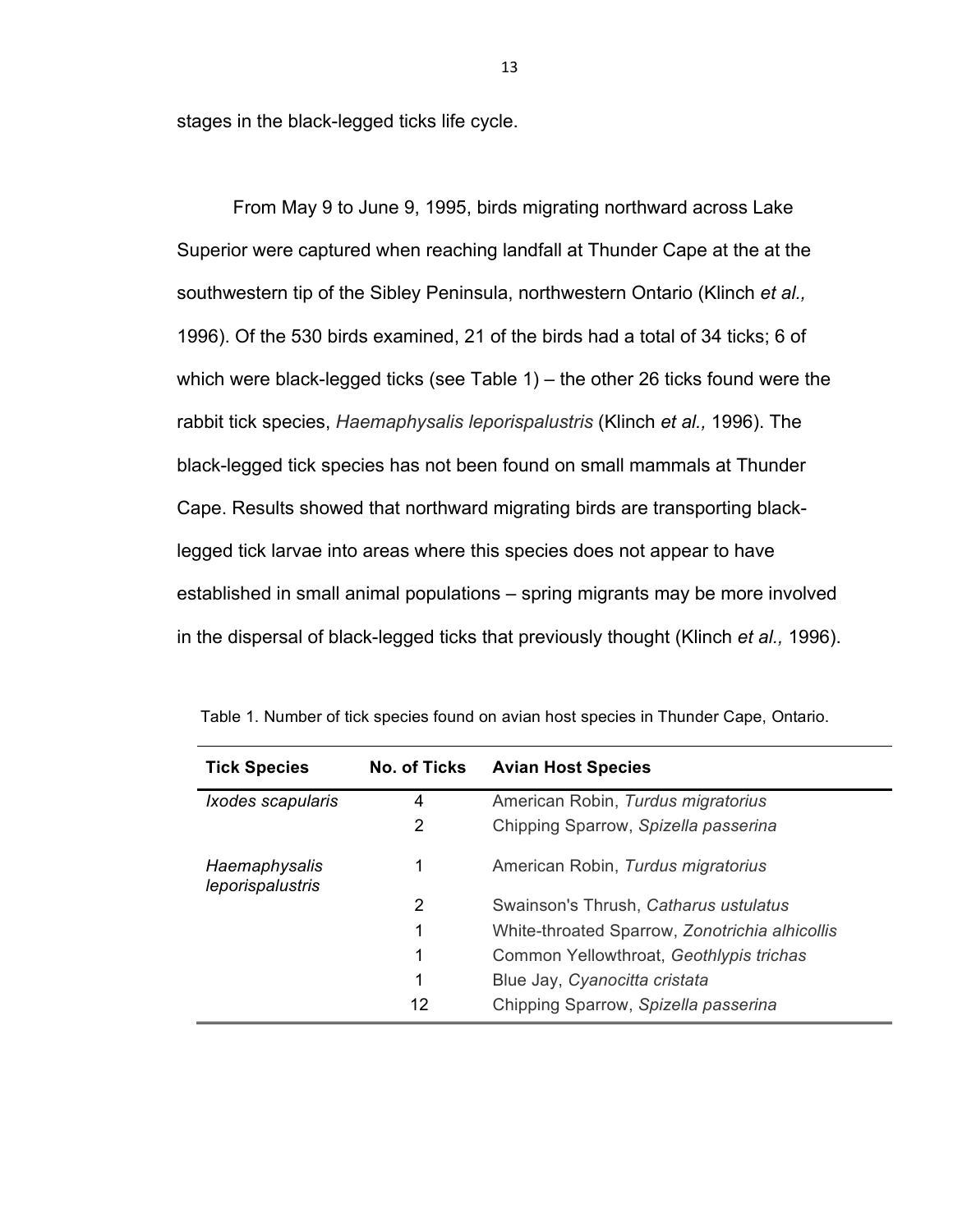From 1990-1992, black-legged tick populations were examined within 4 habitats on Long Point, Ontario to determine whether there was a correlation between the mouse population densities within the habitats and the immature black-legged tick populations (Lindsay *et al.,* 1999). Immature black-legged ticks were most prevalent on white-footed mice that were captured within the maple forest. There was no correlation between the number of mice captured within the four habitats and the number of black-legged tick larvae or nymphs infesting them (Lindsay *et al.,* 1999). Results suggest that factors other than the size of the mouse populations were responsible for the observed differences among the habitats.

# **Lyme Disease**

Leighton *et al.,* (2012) developed a time-to-establishment model for tick populations across Canada to identify factors influencing the rate of distribution. The results suggest that the potential mechanisms for the long-distance dispersal of ticks are migratory birds and local dispersal by resident hosts. Climate warming may facilitate range expansion; environmental suitability for tick population establishment is directly associated with temperature (accumulated degree days; DD>0 °C). The model suggests that in the coming decade the rate of spread in black-legged tick ranges 46 km/year with climate warming expected to increase the rate of spread. With the expansion of blacklegged tick populations, it is likely that there will be a substantial increase in human Lyme disease risk. Models support the theoretical range projections and provide an estimate of the rate of northward range expansion for black-legged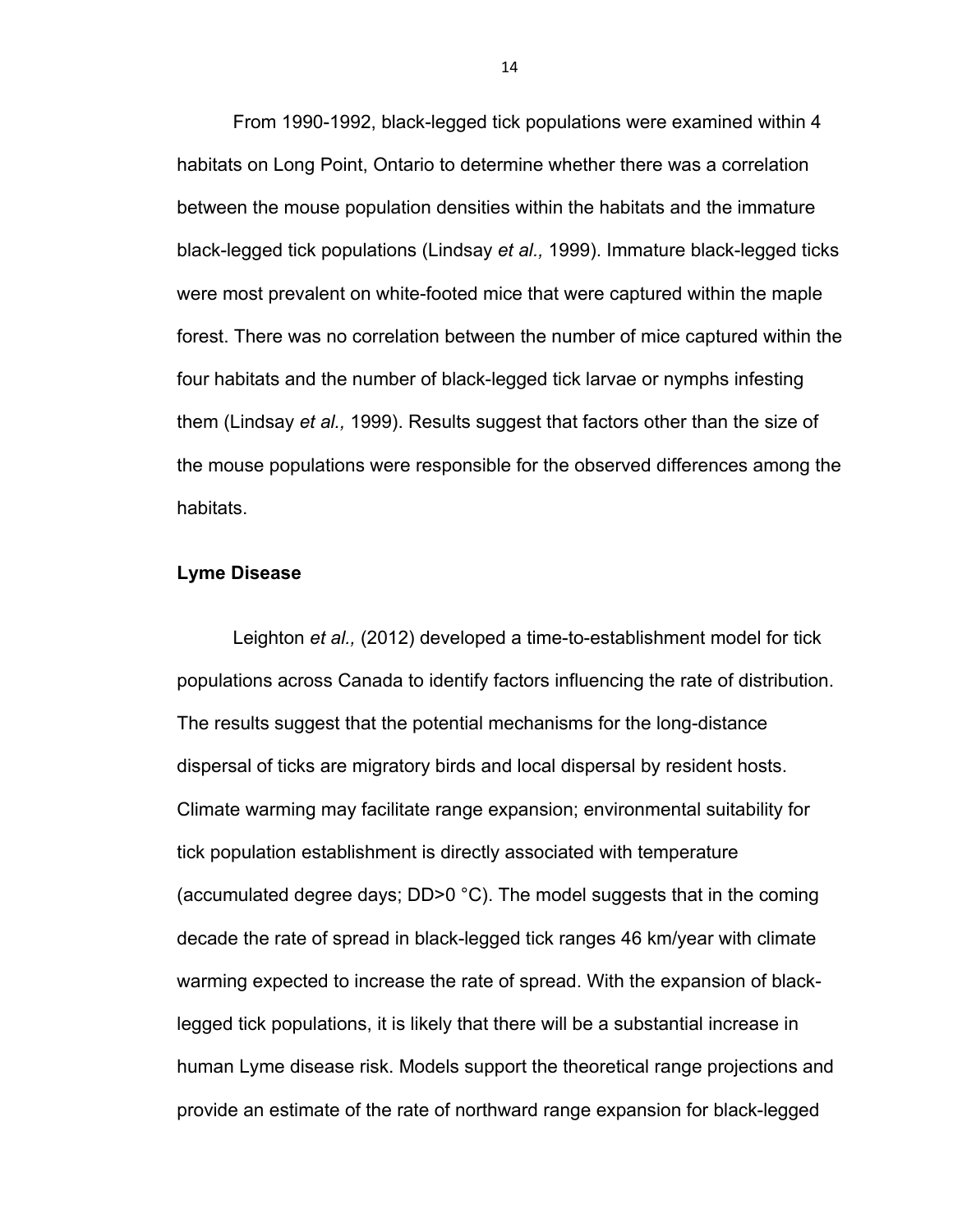ticks. These projections suggest immediate action is needed to prepare the Canadian public about the risks associated with black-legged ticks and Lyme disease.

Lyme disease is a vector-borne disease in the temperate zone caused by the bacterium *Borrelia burgdorferi* and transmitted via tick vectors (Ogden *et al.,*  2009). In the United States, there are more than 20 000 cases recorded annually. Early Lyme disease is most commonly characterized by a skin lesion, which resembles a bullseye, approximately >5 cm from the site of the tick bite (Ogden *et al.,* 2009; PHO, 2016). This disease can progress and cause adverse health complications if it is left untreated. *B. burgdorferi* is transmitted by ticks that feed on wildlife reservoir hosts of the pathogen, particularly rodents and birds. *Ixodes scapularis*, the black-legged tick, is the main vector in eastern and central North America. This species will feed on humans and can transmit pathogens from wildlife to humans (PHO, 2016).

# **Objectives**

To understand why *I. scapularis* populations have expanded into the Thunder Bay region. Review possible reasons black-legged ticks are now more frequently seen in the Thunder Bay region by exploring published studies, interviewing professionals, and performing literature reviews.

## **Hypotheses**

*Ho:* Black-legged tick populations are not showing up in the Thunder Bay region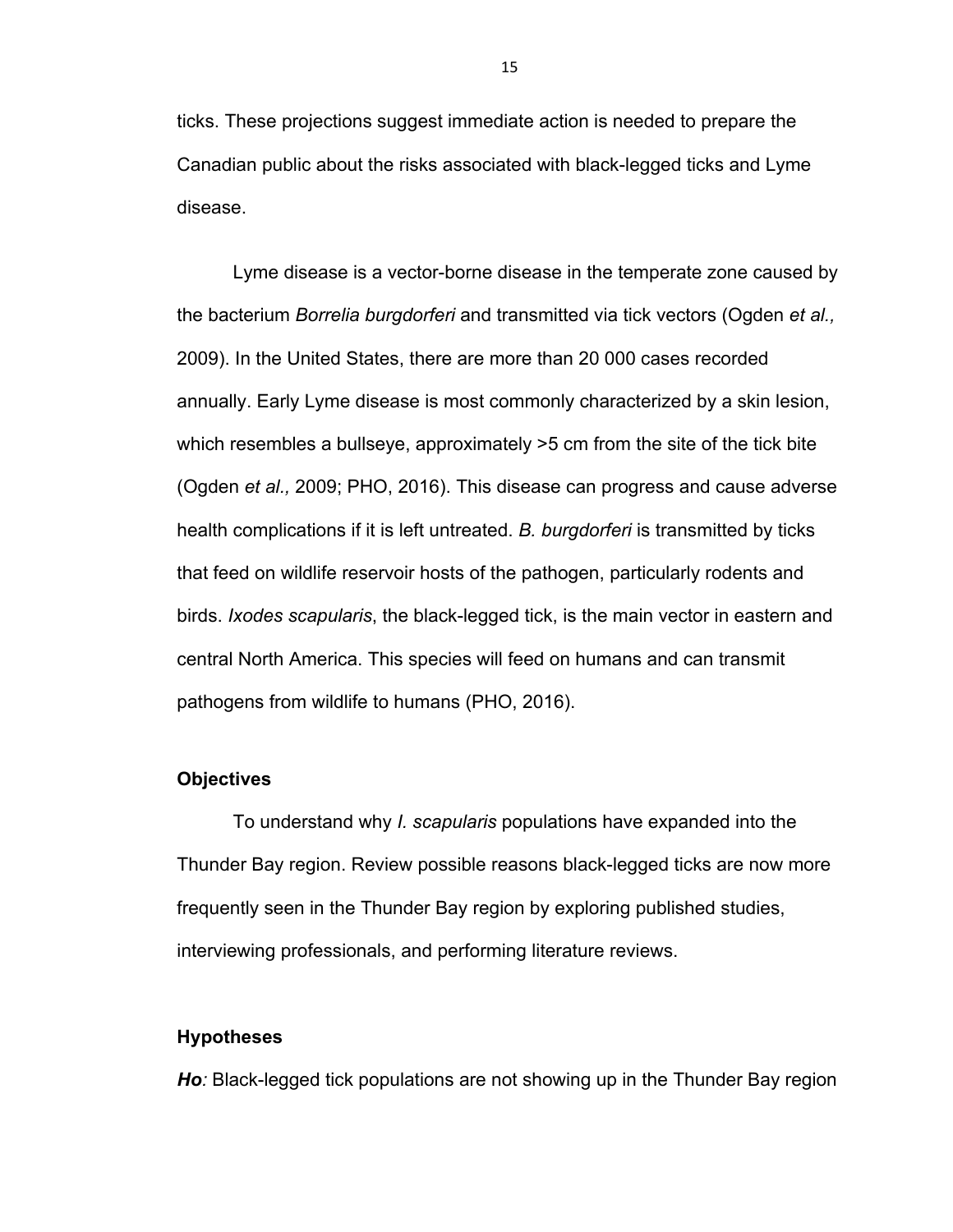due to climate change.

*Ha:* Climate change is contributing to the expansion of black-legged ticks into northern areas, including the Thunder Bay region.

# METHODS

The literature review was conducted with a topic search in multiple databases; ScienceDirect, Jstor, and Lakehead University Library, as well as within journals such as Journal of Medical Entomology. No time restriction was implemented. Literature was found by searching the common name, blacklegged tick, and the scientific name, *Ixodes scapularis,* followed by climate change, distribution, host, vector, and Lyme disease. Each aspect was searched separately. Once articles were located, they were sorted into columns stating their titles and authors, management methods, and the principal conclusions. Publications focused on other tick species were excluded from this literature review.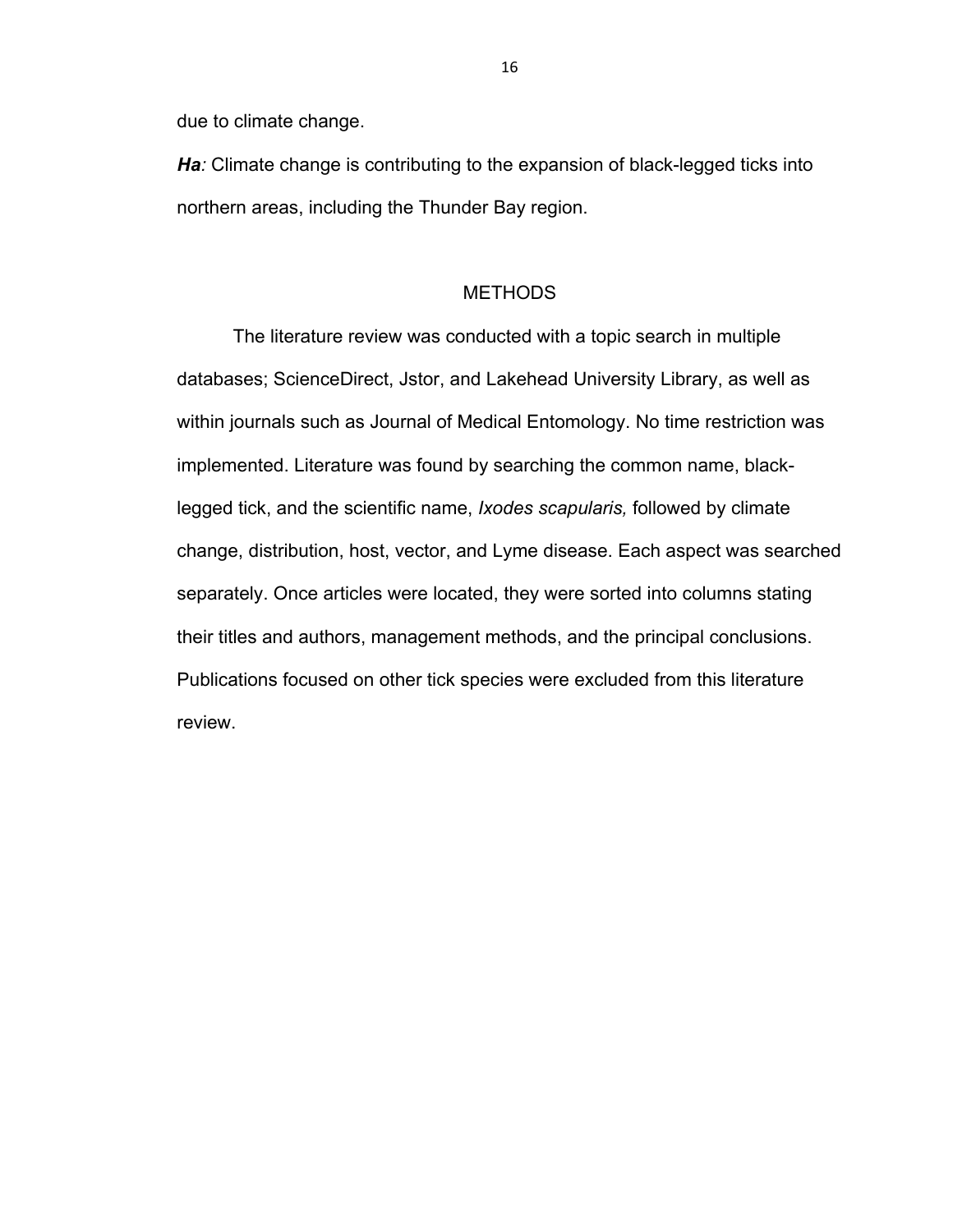## RESULTS & DISCUSSION

In Canada, passive surveillance for the black-legged tick, *Ixodes scapularis*, has taken place since the early 1990s (Ogden *et al.,* 2006). Formerly, the distribution of *I. scapularis* in Canada was known to exist in isolated populations along the northern shores of Lake Ontario and Lake Erie, and the southeastern coast of Nova Scotia (Ogden *et al.,* 2006). Since 1990, Canada has seen an increase in the number of established and reproducing populations of *I*. *scapularis* (Clow *et al.,* 2017).

Ogden (2006) collected and analyzed data on *I. scapularis* ticks found in Canada by veterinarians, medical practitioners, wildlife specialists, and the general public. These ticks were identified and tested for the agent of Lyme borreliosis, *Borrelia burgdorferi.* From January 1990 to December 2003, a total 2319 (265 more ticks were submitted between 1993-1999) of *I. scapularis* were submitted, 2233 of which were adult females, 63 adult males, 22 nymphs, and one larva. These numbers may only represent a fraction of the number of ticks that may have been attached to humans and pets; as many can feed undetected. The majority (1725) of the submitted ticks were found on household pets. However, nearly 14% of ticks were found on humans. All of the submitted ticks were tested for *B. burgdorferi*. Some of the submitted ticks that were found on humans were infected with *B. burgdorferi* (Ogden *et al.,* 2006).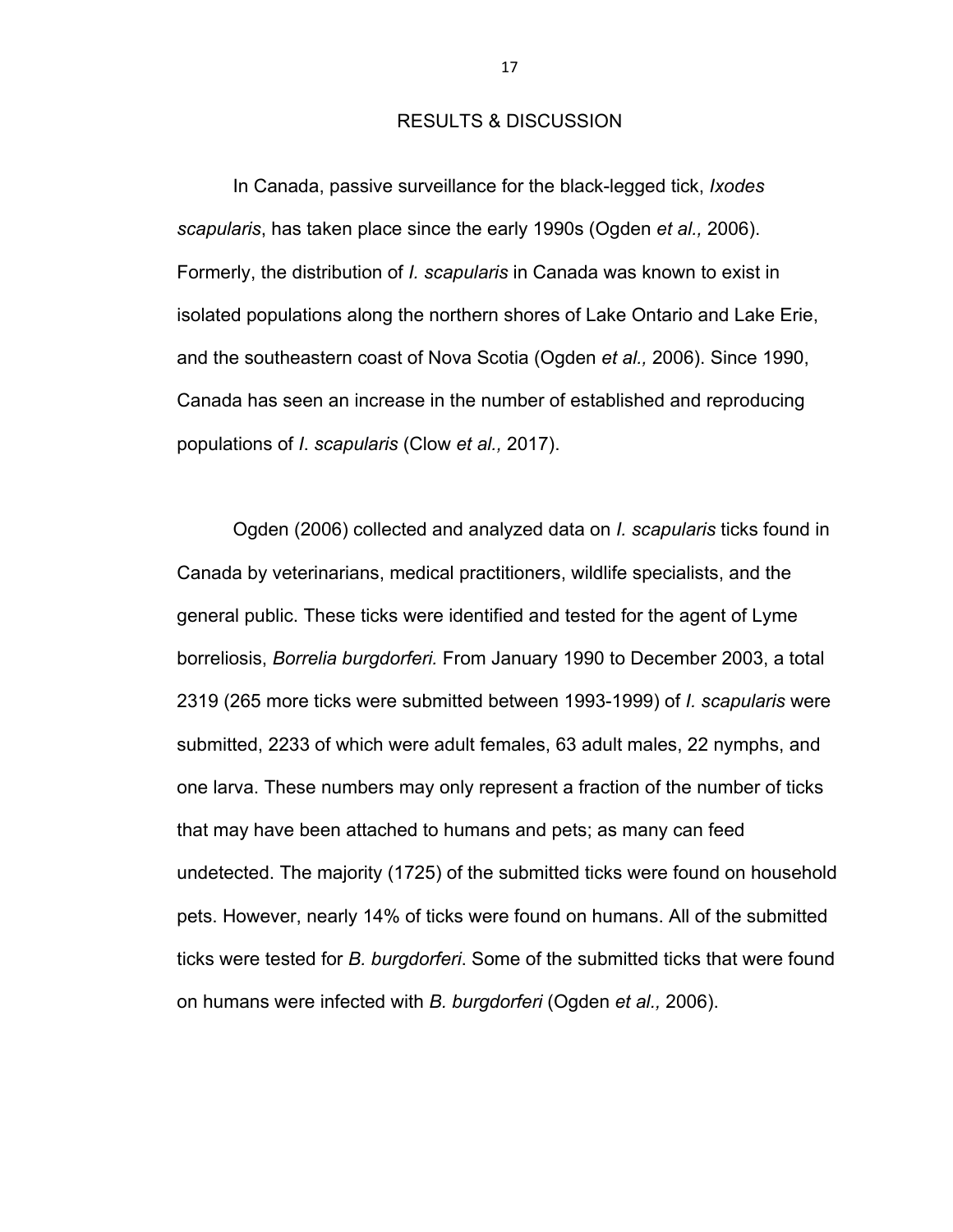Each year, the number of ticks submitted from Ontario, Quebec, and the Atlantic provinces increased (Ogden *et al.,* 2006). This may have been due to increased public awareness; however, during this study period, there were increasing temperatures (Ogden *et al.,* 2006). This could indicate that

established tick populations increased in abundance over the past few decades (Sonenshine, 2018). Clow *et al.,* (2017) detected *I. scapularis* at 17 of the 36 sites sampled; 5 of which had not previously documented ticks.



Figure 1. Projected range expansion of *Ixodes scapularis* ticks in eastern Canada (Leighton *et al*., 2012). The dashed line indicates the estimated limit of current temperature suitability for *I. scapularis* ticks projected by Ogden *et al*., 2005.

The geographic range of *I. scapularis* has expanded substantially, likely due to the above normal winter temperatures that have occurred over the past decade (Eisen *et al.,* 2016). Leighton *et al.,* (2012) predicted that the range of *I. scapularis* would expand 46 km per year over the next decade in Canada. Model projections suggested that, by the year 2020, the colonized areas of *I. scapularis*  will have increased 14-fold to 317 000 km<sup>2</sup> (*see Figure 1)* (Leighton *et al.,* 2012).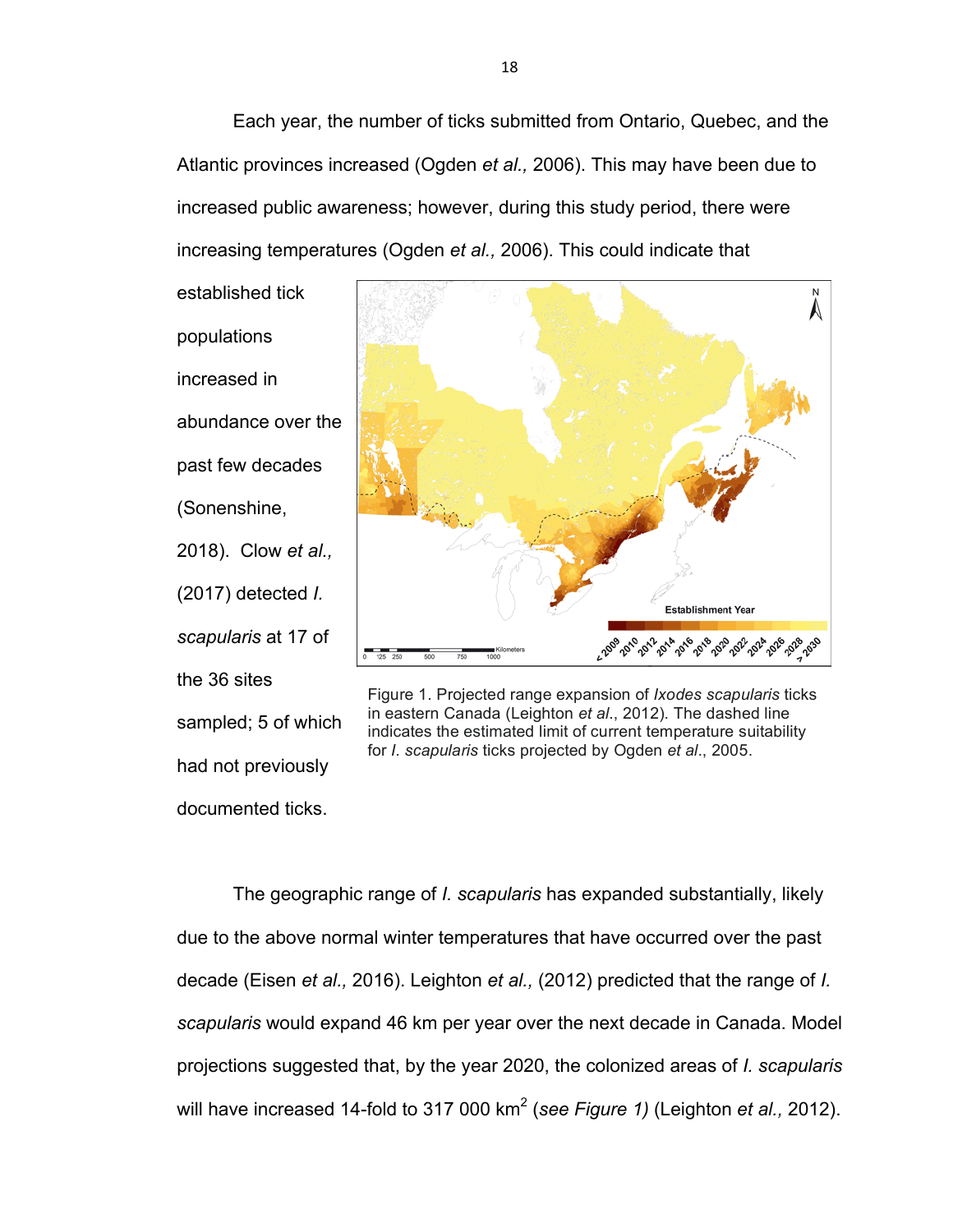In the next few decades, the range for *I. scapularis* is likely to increase substantially due to climate change (Ogden *et al*., 2006). The spread of tick populations across the potential new range ultimately relies on the ecological process of tick dispersal, which may be affected by the dispersal of multiple hosts which ultimately affects how fast and how far the ticks will disperse.

# CLIMATE CHANGE

Climate influences the distribution of *I. scapularis*. Seasonal temperature patterns and relative humidity have an effect on the rate and success of development of *I. scapularis* (Ogden *et al*., 2005). A study conducted by Lindsay et al., (1995) from early December 1991 until May 1993 tested the hypothesis that the distribution of *I. scapularis* is limited by extreme cold climates. Seventy unfed adults, 35 fed females, and 70 unfed nymphal ticks were held in containers within four natural habitats on Long Point and at northern localities near Ottawa, Hearst, and Kenora, Ontario. It was observed that fed females had a higher overwinter survival rate (84.8%) than unfed adults (30.5%) at the northern sites. In comparison, the fed females had a higher overwinter survival rate (56.4%) than unfed adults (23.6%) at the Long Point site. The hatching rate was <10% at the northern sites during 1992-1993; a small proportion of eggs overwintered successfully. This suggests that lower temperatures in northern parts of Ontario may not limit the distribution of the black-legged tick despite having a low hatching rate. Adults survived the winter as long as they had fed before winter.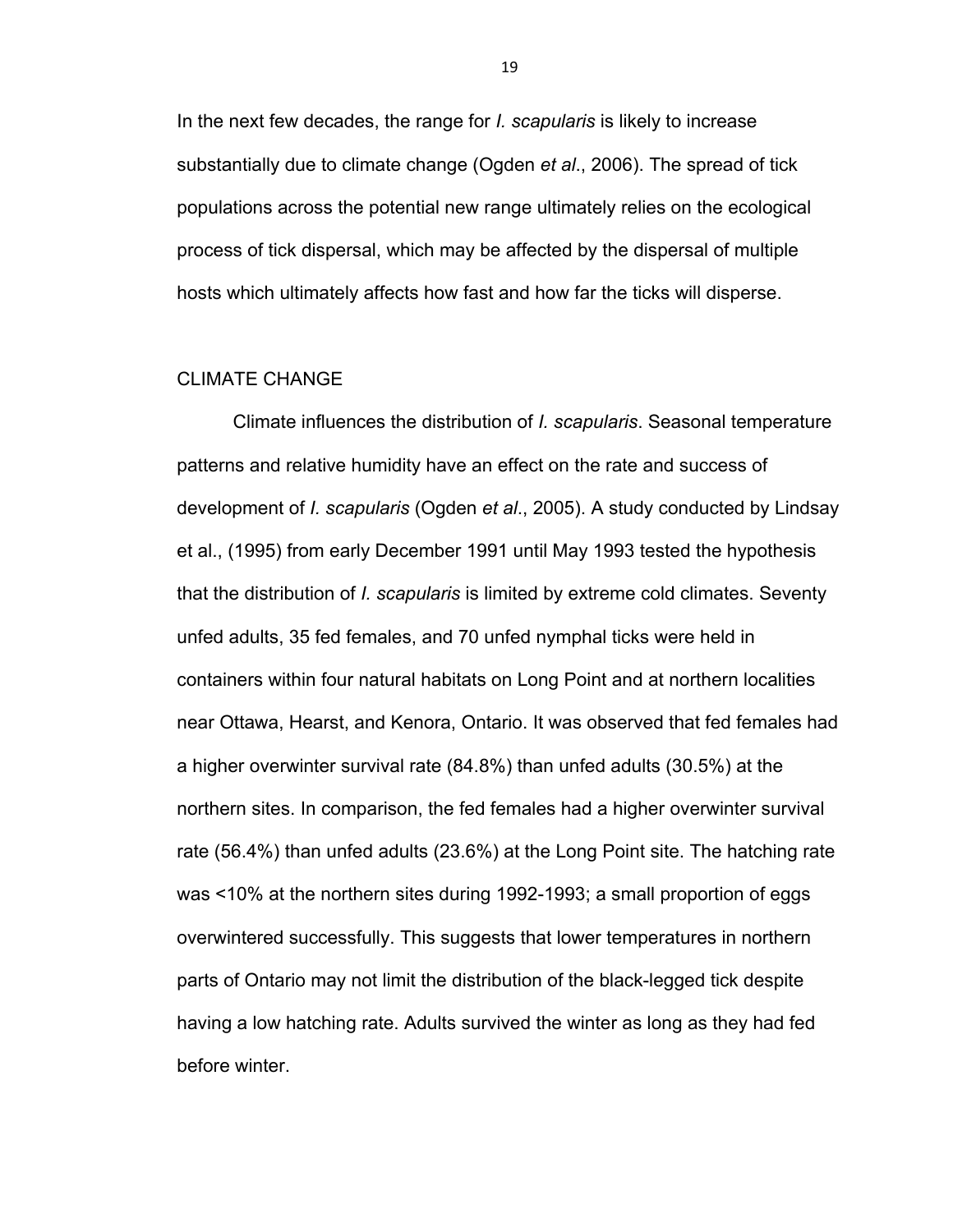```
In more recent studies, temperature has been a good predictor of the 
abundance of I. scapularis at the northern limit of its range in Canada (Ogden et 
al., 2005). Tick activity and survival are inhibited below minimum temperature
```
thresholds. Therefore, the length of time in which ticks search for hosts is directly affected by temperature, but may also be hindered by the availability and abundance of hosts. Over a 19-year study Levi *et al*., (2015) monitored the abundance of ticks on smallmammal hosts, it was found that in warmer years there was a nearly 3 week advance in the phenology of nymphal and larval ticks in comparison to colder years. This means that as the temperatures increase larval and nymphal ticks are seeking hosts earlier than they have in previous years which will only continue to increase. Ogden *et al*., (2004) conducted a study in the northern extent of the *I. scapularis* range. Black-legged



Figure 2. Ogden *et al*., (2004). Duration of development for *I. scapularis* ticks held at different temperatures in the laboratory. (a) Preoviposition period of engorged adult females. (b) Preeclosion period for egg masses. (c) Premolt period of engorged larvae. (d) Premolt period of engorged nymphs. The fitted curves, equations for the relationship between temperature and development (in days), and  $R^2$  values are shown.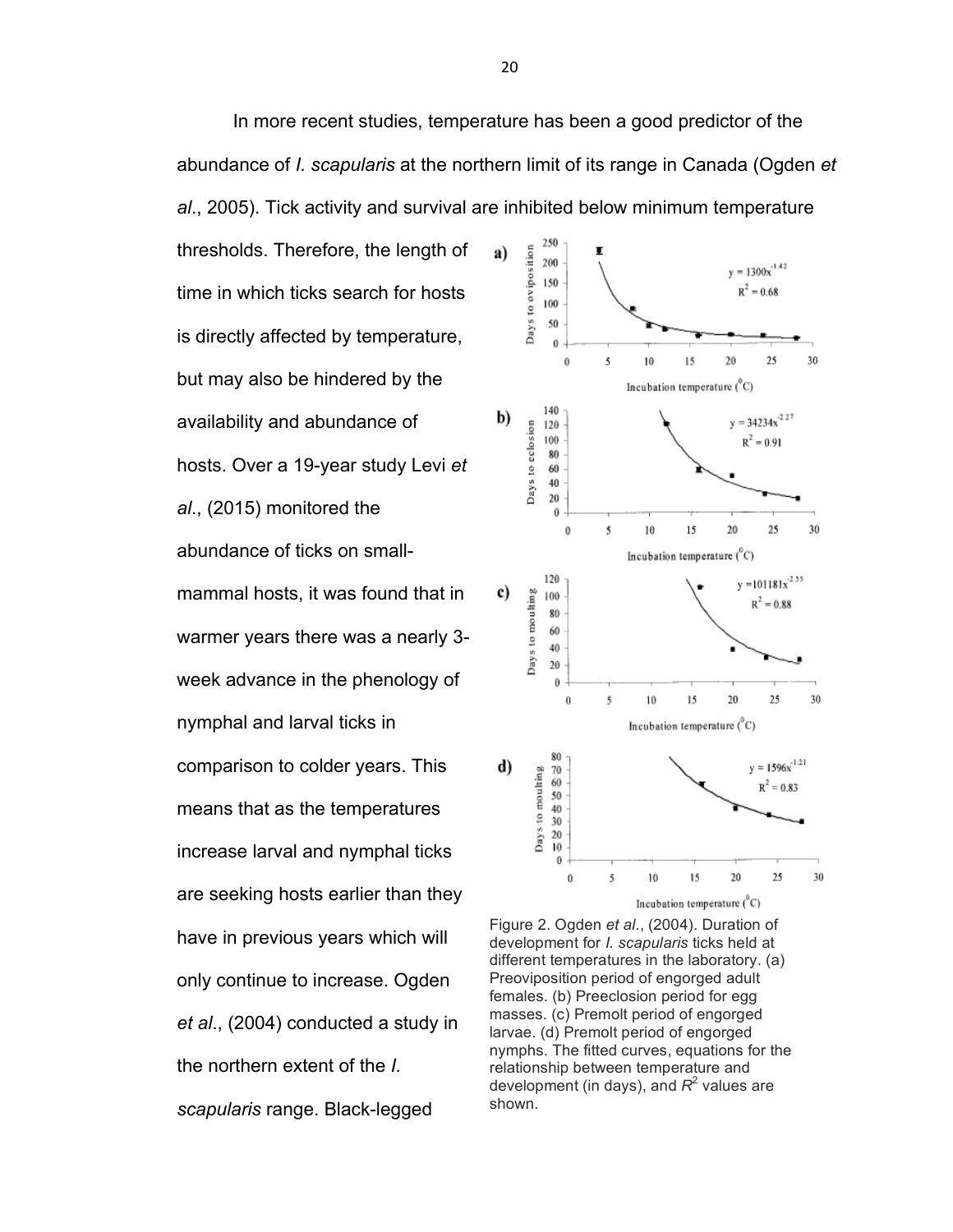ticks were collected from the field in Long Point, Ontario and held in a laboratory at temperatures of 0 to 32°C at a constant day length. They investigated the relationship between temperature and the developmental periods (preoviposition, pre-eclosion, and premolt) for *I. scapularis*. All fully engorged adult female ticks held at -10°C died within 4 hours of the experiment. Adult female ticks held at a temperature of 0°C survived approximately 133 days in the cold but did not deposit eggs. Adult female ticks held at temperatures >0°C survived to lay eggs (69%). However, once temperatures reached 32°C the eggs that were deposited were misshapen and did not produce larvae. As temperatures increased, the duration of the developmental periods decreased significantly (*see Figure 2)*; these findings suggested that temperature affects the duration of the development of larvae from engorged adult females, and of nymphs from engorged larvae. This experiment observed that there is a temperature threshold within which ticks can produce viable eggs; they cannot survive in temperatures much cooler than -10°C and cannot produce viable eggs in temperatures >32°C. This could suggest that as temperatures continue to rise ticks may be migrating north in search of temperatures that are within an optimal range for development. With that in mind, there is, at this point, a limit to where they can expand their range due to the cold temperatures in the far north of Ontario. However, cold temperatures did not significantly affect the survivability of *I. scapularis* adults as long as there is suitable habitat that provides shelter from freezing temperatures. *I. scapularis* was able to survive overwintering in temperatures as cold as -30°C provided they were able to seek out a suitable duff layer (Lindsay *et al.*, 1995). Although they may be able to survive colder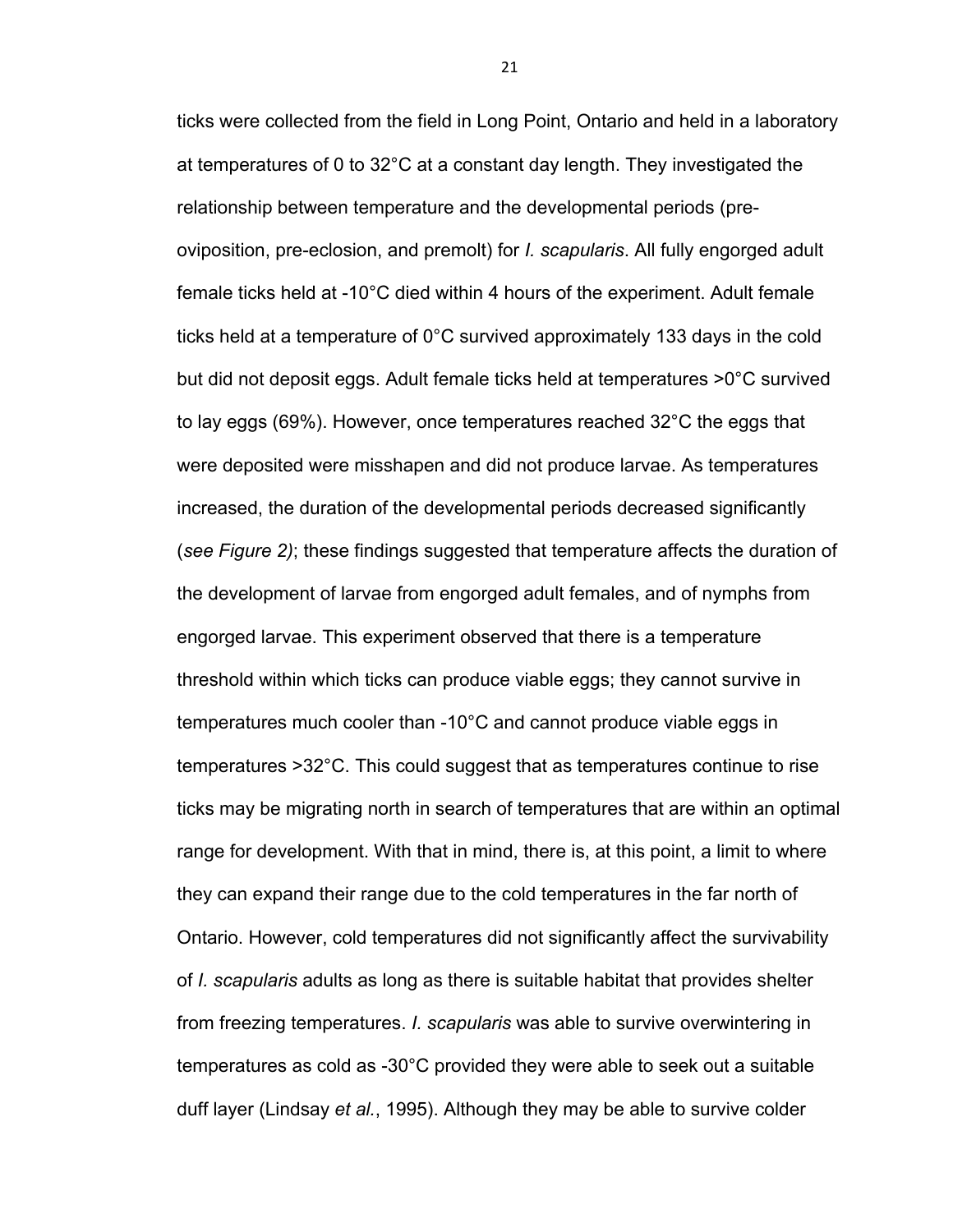temperatures, low temperatures in the spring, summer, and autumn affects the duration of development of ticks from one life stage to the next, as development becomes too long and reduces the chances of survival of larval ticks (Simon *et al*., 2014).

Ticks cannot survive outside of certain ranges of temperature and rainfall because these conditions directly kill the ticks or inhibit them from seeking hosts (Ogden *et al*., 2004). The survivability of *I. scapularis* is likely to vary in different habitats depending on how well the litter layer prevents dehydration in the warmer months and freezing in the colder months. Ticks are found in deciduous woodland habitat; however, in Nova Scotia *I. scapularis* populations have become established in coniferous forest (Leighton *et al.,* 2012).

# **HOST**

Although it is a very likely cause or cofactor, there is not enough evidence to solely link climate change to the observed changes in the distribution of ticks. Climate variability and the geographic distribution or local abundance of ticks may rely heavily on the distribution and abundance of hosts. Black-legged ticks are expanding into new areas by means of long-distance carriers, like migratory birds (Klich *et al.,* 1996); local non-human hosts, like deer or mice; suitable habitat for both the host and the ticks; and a minimum number of days with above-freezing temperatures to allow ticks to complete their life cycle (Ogden *et al.,* 2004).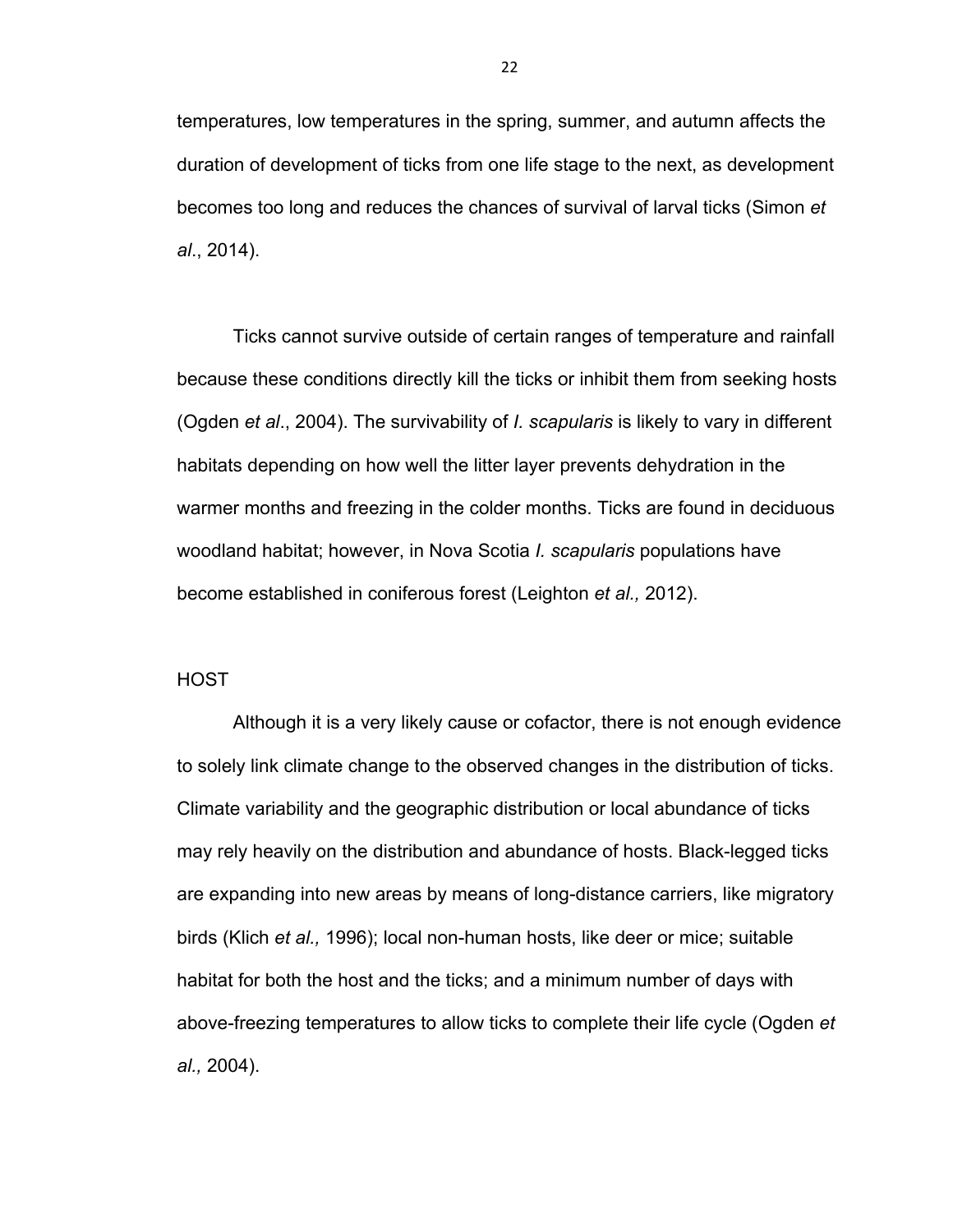Many ticks have well-defined geographic ranges, their adaptations to abiotic environmental factors such as climate (temperature, humidity, soil moisture) and biotic factors (host densities and habitat) limit the distribution of existing *I*. *scapularis* populations, and the establishment of new populations (Sonenshine, 2018; Ogden *et al.,* 2005). These factors influence the survival rates of ticks, the densities of endemic tick populations, and the maximum number of immigrating ticks needed to establish new populations (Sonenshine, 2018).

Increasing temperatures are likely to increase the range of *I. scapularis* through the northward migration of host species; ticks cannot move great distances without the aid of a mobile host species (Ogden *et al.,* 2006). Simon *et al*., (2014) conducted a study to determine whether climate and habitat change affected the distribution of the white-footed mouse, *P. leucopus,* and the blacklegged tick. The range of *P. leucopus* was limited by the average temperature and length of the winter (Simon *et al*., 2014). Although the northern climates are still reducing the range expansion of *P. leucopus,* only slight increases in winter temperatures are required for *P. leucopus* to expand their range (Simon *et al*., 2014). The model by Simon et al., predicted that the distribution of *P. leucopus*  is predicted to shift northward by approximately 250 km (Simon *et al*., 2014) and the distribution of *I. scapularis* is expected to shift northward by up to 300 km by the year 2050. The difference in the movement rates may be contributing to the dispersal of *I. scapularis* utilizing other hosts.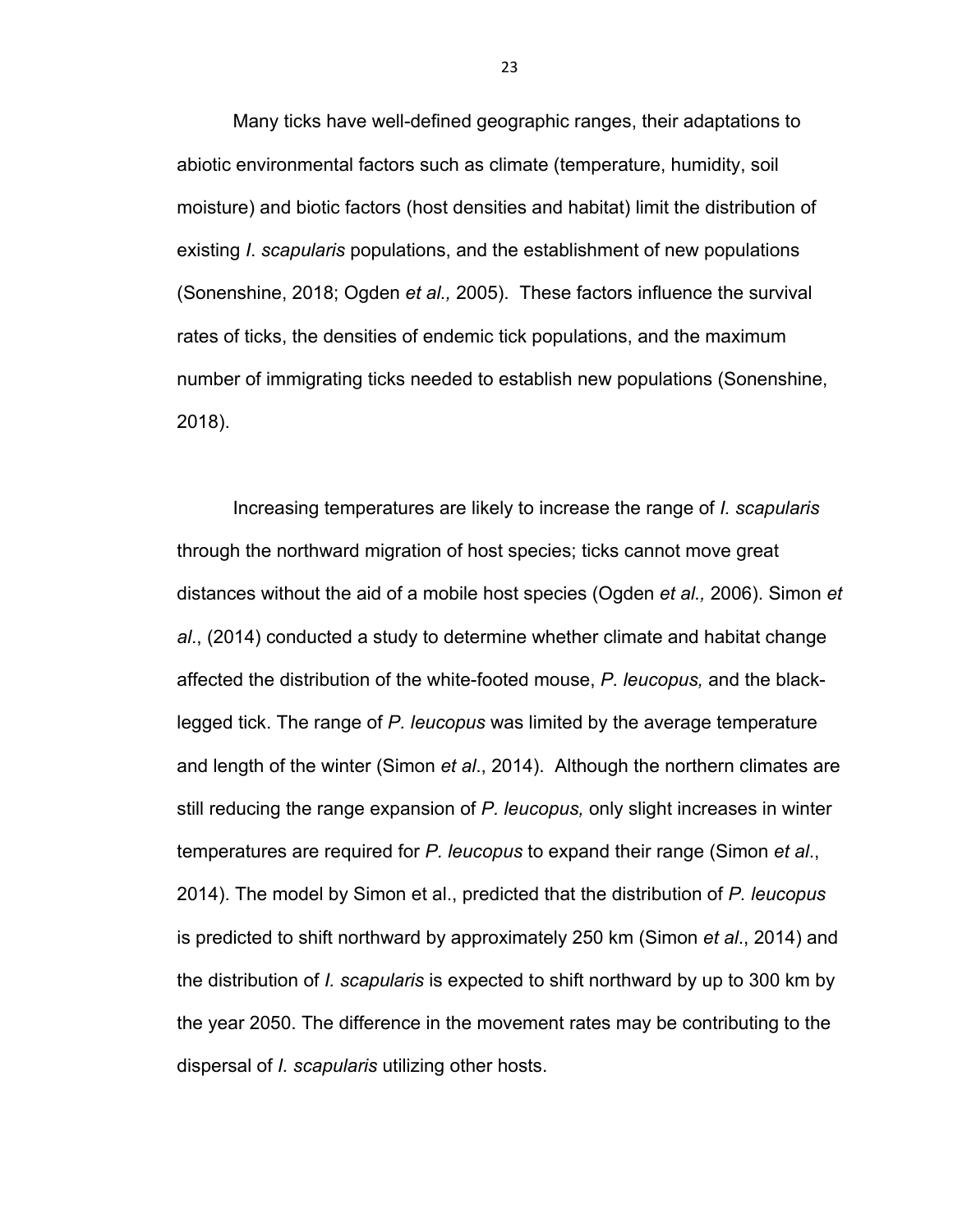In Thunder Cape, Klich *et al.,* (1996), found that 21 of the 530 birds examined were carrying ticks; 6 of which were *I. scapularis*. This tick species was not found to be present on small mammals at Thunder Cape prior to this study. Results from this study prove that birds migrating north are transporting black-legged tick larvae into areas where there have not been seen before (Klich *et al.,* 1996). Similarly, Ogden *et al*., (2008) implied that migratory birds are significantly connected to the range expansion of *I. scapularis* by transporting an estimated 50 to 175 million *I. scapularis* ticks across Canada each spring.

If there were large enough congregations of migratory birds occurring in locations (perhaps due to inclement weather) that provided suitable habitat for *I. scapularis;* then it would be possible that at times they could be high enough to establish new populations of *I. scapularis –* providing that there were suitable host densities for *I. scapularis* to continue through developmental stages (Ogden *et al*., 2008). Migratory birds disperse *I. scapularis* into these new areas during the spring, at the peak of their activity in the nymphal stage. They then molt into adults where they feed on white-tailed deer. Deer have the greatest impact on the dispersal of ticks because they are the preferred host of adult ticks (Madhav *et al.,* 2004). Deer facilitate the dispersal of adult female ticks which essentially result in the dispersal of thousands of larvae (Schillberg *et al.,* 2018).

Although, the environmental conditions in these northern locations may inhibit *I. scapularis* from establishing reproducing populations presently, if the habitat is suitable for ticks to survive colder temperatures individuals may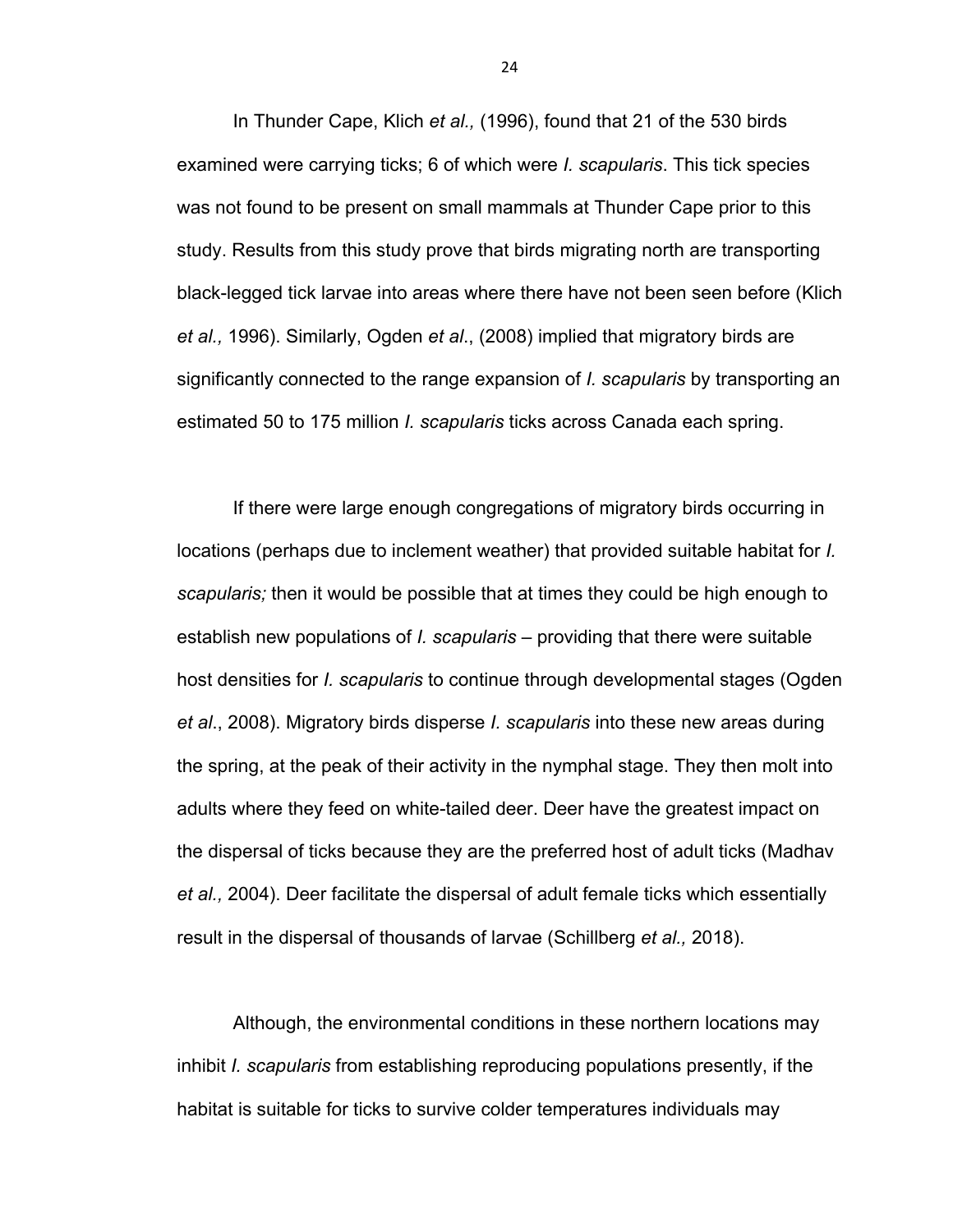survive to establish reproducing populations in the future (Lindsay *et al.*, 1995). As climate change produces warmer winters, ticks may slowly begin to establish self-sustaining populations in these northern areas as long as there are sufficient host populations available at each life stage. In the Kenora and Rainy River districts of Northwestern, Ontario, there are known established *I. scapularis* populations, which provides proof that tick populations are capable of surviving in northern environments. Rising temperatures and the pressure from the expansion of urban areas has the potential for white-tailed deer populations to increase in Thunder Bay region, which will provide the adult black-legged ticks with their preferred host (Lindsay *et al*., 1995). These results have considerable public health significance because as populations of *I. scapularis* begin to expand across Canada, there is an increased risk of these ticks attaching to humans, ultimately, increasing the risk of people contracting Lyme disease.

## LYME DISEASE

In 2017, there were 959 probable and confirmed cases of Lyme disease (*see Figure 3)*; which has tripled since the 5-year (2012-2016) average of 313 (Nelder *et al.,* 2017). In Ontario, the incidence rate was 6.7 cases per 100 000 population in 2017. This increase is associated with the range expansion of *I. scapularis* in Canada, including the northern regions of Ontario (Nelder *et al.,*  2017). Eastern Ontario had the greatest concentration of incidence rates, with Leeds-Grenville and Lanark District having the greatest incidence rate (128.8 cases per 100,000). In this part of the province, there are more black-legged tick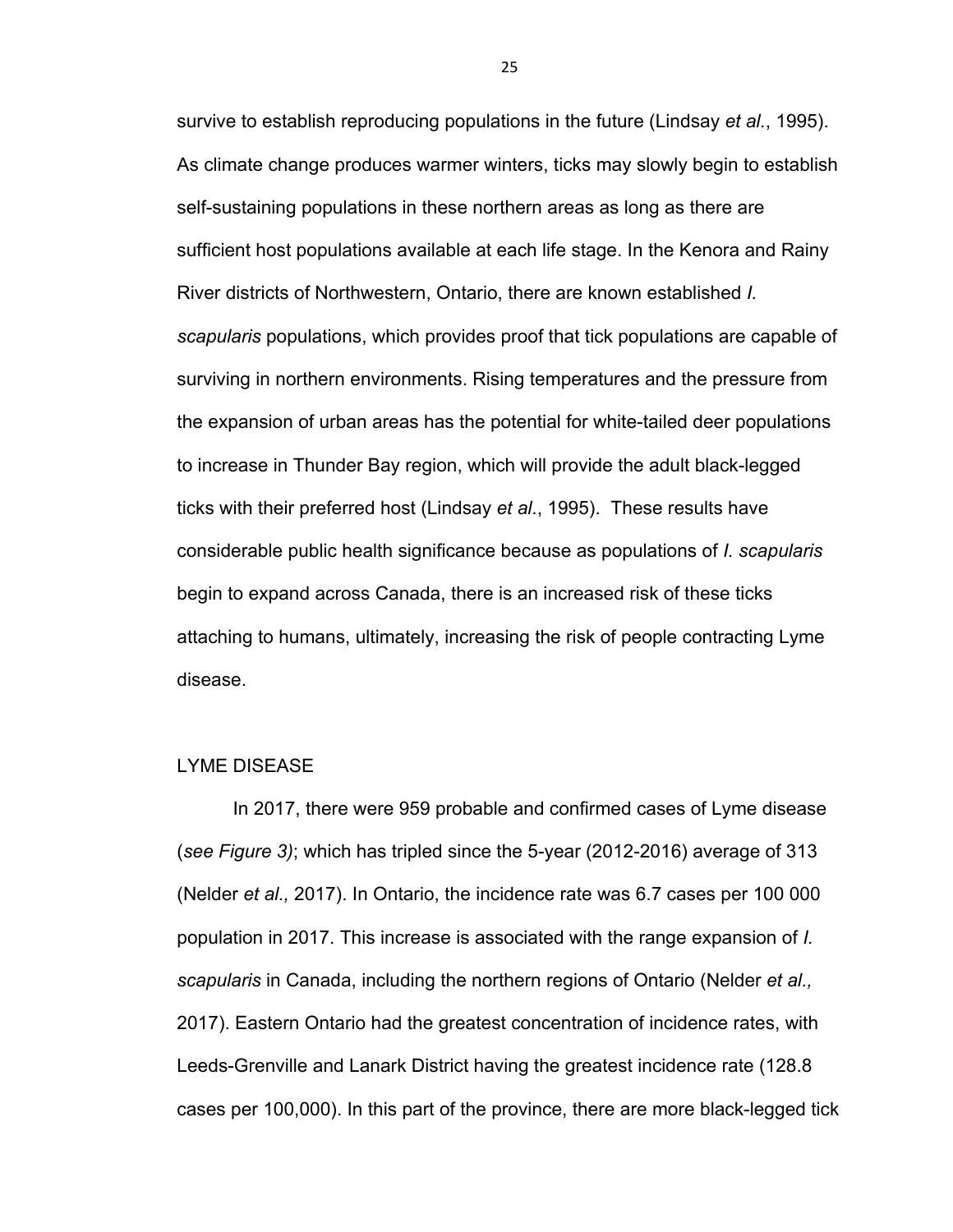

populations and with a higher percentage of *B. burgdorferi* positive black-legged

averages (2012–2016): Ontario, Canada (Nelder *et al.,*  2017).

most common among those aged 5-14 and 50-69 years; over half (59.8%) of the cases were among males (Nelder *et al.,* 2017).

(369). Cases were

The Thunder Bay District Health Unit (TBDHU) reported 7% of the black-legged ticks submitted tested positive for *B. burgdorferi*. Thunder Bay has not yet had a case of Lyme disease reported (TBDHU, 2018), but this does not mean that it is not possible in the future. With the warming of the climate, the winter months are not rbecoming as cold as they have in the past, and *I. scapularis* can become active as soon as temperatures reach 4°C (TBDHU, 2018). Historically, Lyme carrying black-legged ticks were only found in Long Point Provincial Park, and now Lyme risk areas have increased exponentially (Clow *et al.,* 2017).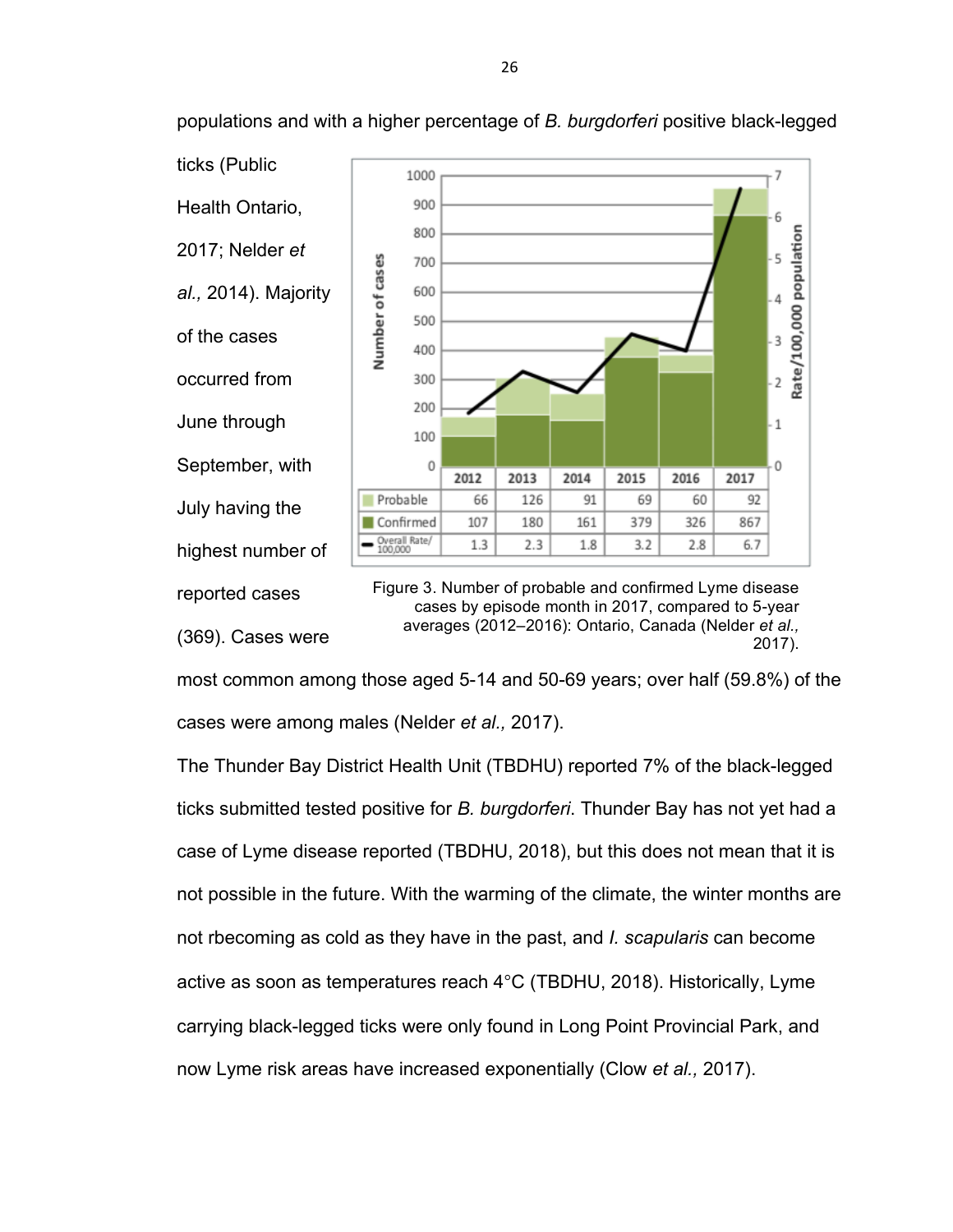The Infectious Disease Society of America (IDSA) defines a Lymeendemic area as one where the prevalence of *B. burgdorferi* in blacklegged ticks is greater than 20%. In northwestern Ontario, Kenora (and surrounding areas) and Rainy River (and surrounding areas) between 2011 and 2017 an average of 2 human Lyme disease cases was reported in the NWHU area (Schillberg *et al.,*  2018); and have therefore been deemed Lyme-endemic (TBDHU, 2018). Active tick surveillance in the Northwestern Health Unit (NWHU) catchment area has proven that there are emerging, self-sustaining, reproducing populations of *I. scapularis* (Schillberg *et al.,* 2018). Within the population, approximately 60% of the adult *I. scapularis* ticks were positive with *B. burgdorferi* (Schillberg *et al.,*  2018); this is similar to the established endemic populations of *I. scapularis* ticks across Michigan (Schillberg *et al.,* 2018; Hamer *et al.,* 2007). Studies have shown that Thunder Bay does not have a sufficient amount of degree-days for tick development (Lindsay *et al.,* 1995). However, as temperatures continue to become warmer, there is the potential for there to be a sufficient amount of degree-days in the future.

# **INTERVIEWS**

Inquiries were made with the entomologist associated with the Thunder Bay District Health Unit; who was not willing to be interviewed. Many of the contacts made were not willing to share information on black-legged ticks. The Simcoe-Muskoka District Health Unit and the Thunder Bay District Health Unit directed and provided me with public information. This is an interesting result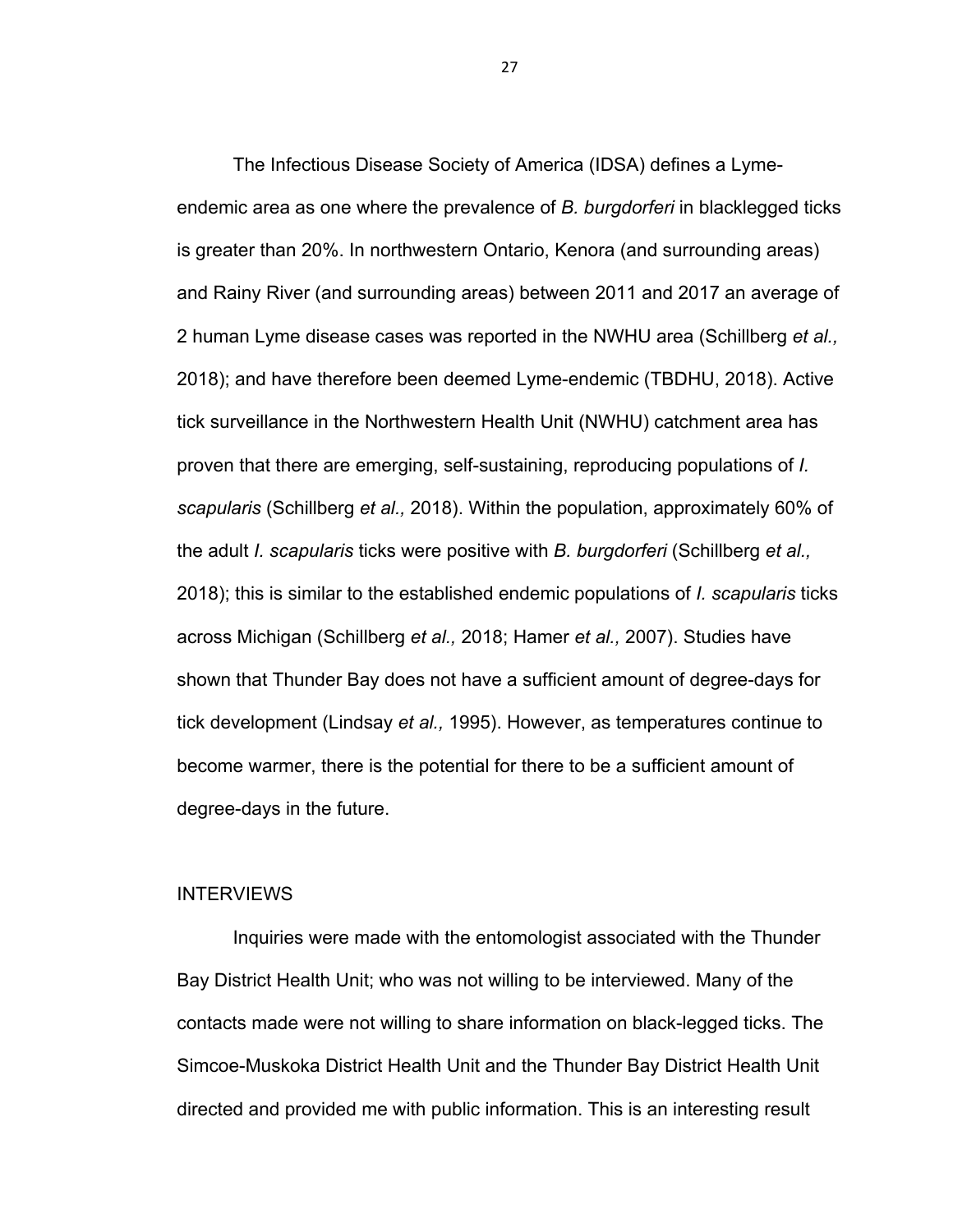considering the potential risk that *I. scapularis* poses to human populations. Reasons for these responses may be political as in government authorities may be trying to prevent panic to the public or simply just an unwillingness to share data.

## SUMMARY AND CONCLUSIONS

Ontario is seeing an increase in the presence of *I. scapularis* populations throughout the province (Clow *et al.,* 2017). Increasing temperatures are allowing more ticks to survive and establish populations where they have not been previously found (Sonenshine, 2018; Leighton *et al.,* 2012). The presence of all three stages of the tick is required to identify a reproducing population in a location (Ogden *et al.,* 2006).

Migratory birds aid in the dispersal of ticks over greater distances (Klich *et al.,* 1996), and the white-footed mouse is expanding its range as temperatures increase and are transporting black-legged ticks along with them (Simon *et al*., 2014). As long as there is suitable habitat and a sufficient number of hosts, *I. scapularis* is capable of surviving in new locations (Lindsay *et al., 1995*). It is expected that by the year 2080, Northwestern Ontario's average temperatures will increase by 7°C in the northern portion and 6.1°C in the south (McDermid, Fera, & Hogg, 2015). This trend is likely to continue and provide black-legged ticks and hosts the ability to expand their ranges northward.

As *I. scapularis* populations expand across Canada, it is expected that the percentage of black-legged ticks carrying *B. burgdorferi* may increase as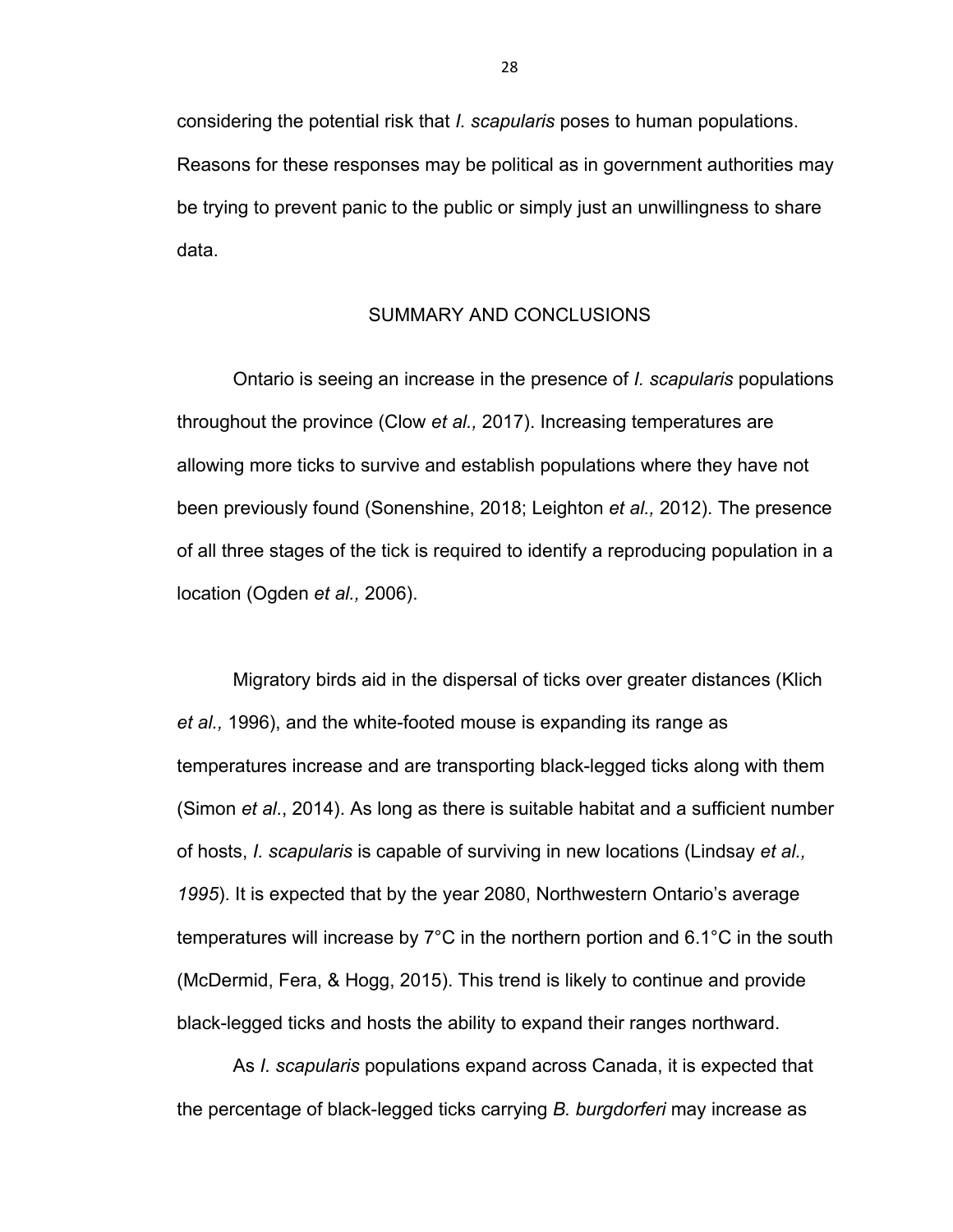well, ultimately increasing the risk of Lyme disease to all Canadians (Schillberg *et al.,* 2018; TBDHU, 2018; Clow *et al.,* 2017). Despite the lower population densities in northern Ontario, the increased risk of Lyme disease is a greater concern due to the limited access to public health and medical services for tick species identification and Lyme disease testing; especially for those in rural and remote communities (Schillberg *et al.,* 2018; TBDHU, 2018). Although Thunder Bay has not yet had a reported case of Lyme disease, there is the potential that cases may not have been reported, or public knowledge of Lyme disease symptoms are not known. Neighbouring municipalities (Kenora, Rainy River) have been deemed Lyme-endemic, which could potentially happen in Thunder Bay, as well.

Although, climate change alone is not responsible for the expansion of *I. scapularis*, its hosts do play an important role in the dispersal of these ticks. Without the assistance of a host species black-legged ticks would not be expanding at the rate they are projected to. Ongoing surveillance of tick and host distributions should be continued to provide up-to-date information on the current tick populations and distribution of black-legged tick populations in Ontario. Public and health care professionals should continue to report cases of Lyme disease and *B. burgdorferi*-positive ticks. Continued surveillance, public knowledge such as preventative strategies, early disease recognition and treatment will continue to minimize the impact of Lyme disease in Canada.

# LITERATURE CITED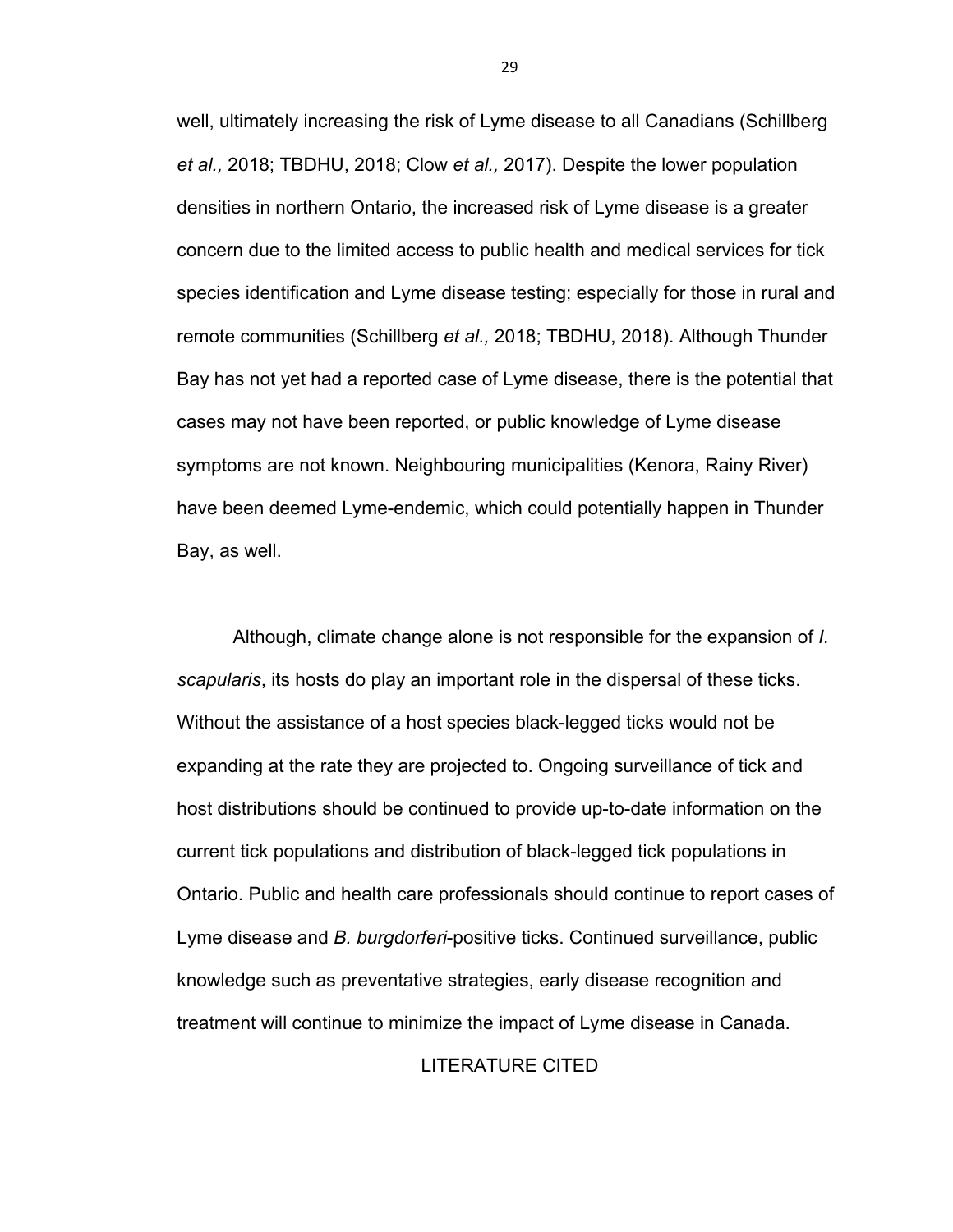- Anderson, J. F., & Magnarelli, L. A. 2008. Biology of ticks. Infectious disease clinics of North America, 22(2), 195-215.
- Beard, C.B., R.J. Eisen, C.M. Barker, J.F. Garofalo, M. Hahn, M. Hayden, A.J. Monaghan, N.H. Ogden, & P.J. Schramm, 2016. Ch. 5: Vectorborne Diseases. The Impacts of Climate Change on Human Health in the United States: A Scientific Assessment. U.S. Global Change Research Program, Washington, DC, 129–156. http://dx.doi.org/10.7930/J0765C7V
- Centers for Disease Control and Prevention (CDC). 2018. National Center for Emerging and Zoonotic Infectious Diseases (NCEZID), Division of Vector-Borne Diseases (DVBD): Lyme Disease. https://www.cdc.gov/lyme/faq/index.html
- Centers for Disease Control and Prevention (CDC). 2019. Tick ID: *Ixodes scapualris.* https://www.cdc.gov/ticks/tickbornediseases/tickID.html
- Clow, K. M., Leighton, P. A., Ogden, N. H., Lindsay, L. R., Michel, P., Pearl, D. L., & Jardine, C. M. 2017. Northward range expansion of *Ixodes scapularis* evident over a short timescale in Ontario, Canada. PloS one, 12(12), e0189393. https://journals.plos.org/plosone/article?id=10.1371/journal.pone.0189393
- Government of Canada (GOC). 2018. Risk of Lyme disease to Canadians. https://www.canada.ca/en/public-health/services/diseases/lymedisease/risk-lyme-disease.html
- Halsey, S. J., & Miller, J. R. 2018. A spatial agent-based model of the disease vector *Ixodes scapularis* to explore host-tick associations. Ecological Modelling, 387, 96-106.
- Hamer, S. A., Roy, P. L., Hickling, G. J., Walker, E. D., Foster, E. S., Barber, C. C., & Tsao, J. I. 2007. Zoonotic pathogens in *Ixodes scapularis*, Michigan. *Emerging infectious diseases*, 13(7), 1131. https://www.ncbi.nlm.nih.gov/pmc/articles/PMC2878239/
- Klich, M., Lankester, M. W., & Wu, K. W. 1996. Spring migratory birds (*Aves*) extend the northern occurrence of black-legged tick (Acari: *Ixodidae). Journal of Medical Entomology*, 33(4), 581-585. https://academic.oup.com/jme/article/33/4/581/2221574
- Leighton, P. A., Koffi, J. K., Pelcat, Y., Lindsay, L. R., & Ogden, N. H. 2012. Predicting the speed of tick invasion: an empirical model of range expansion for the Lyme disease vector *Ixodes scapularis* in Canada. *Journal of Applied Ecology*, 49(2), 457-464.
- Levi, T., Keesing, F., Oggenfuss, K., & Ostfeld, R. S. 2015. Accelerated phenology of black-legged ticks under climate warming. *Philosophical*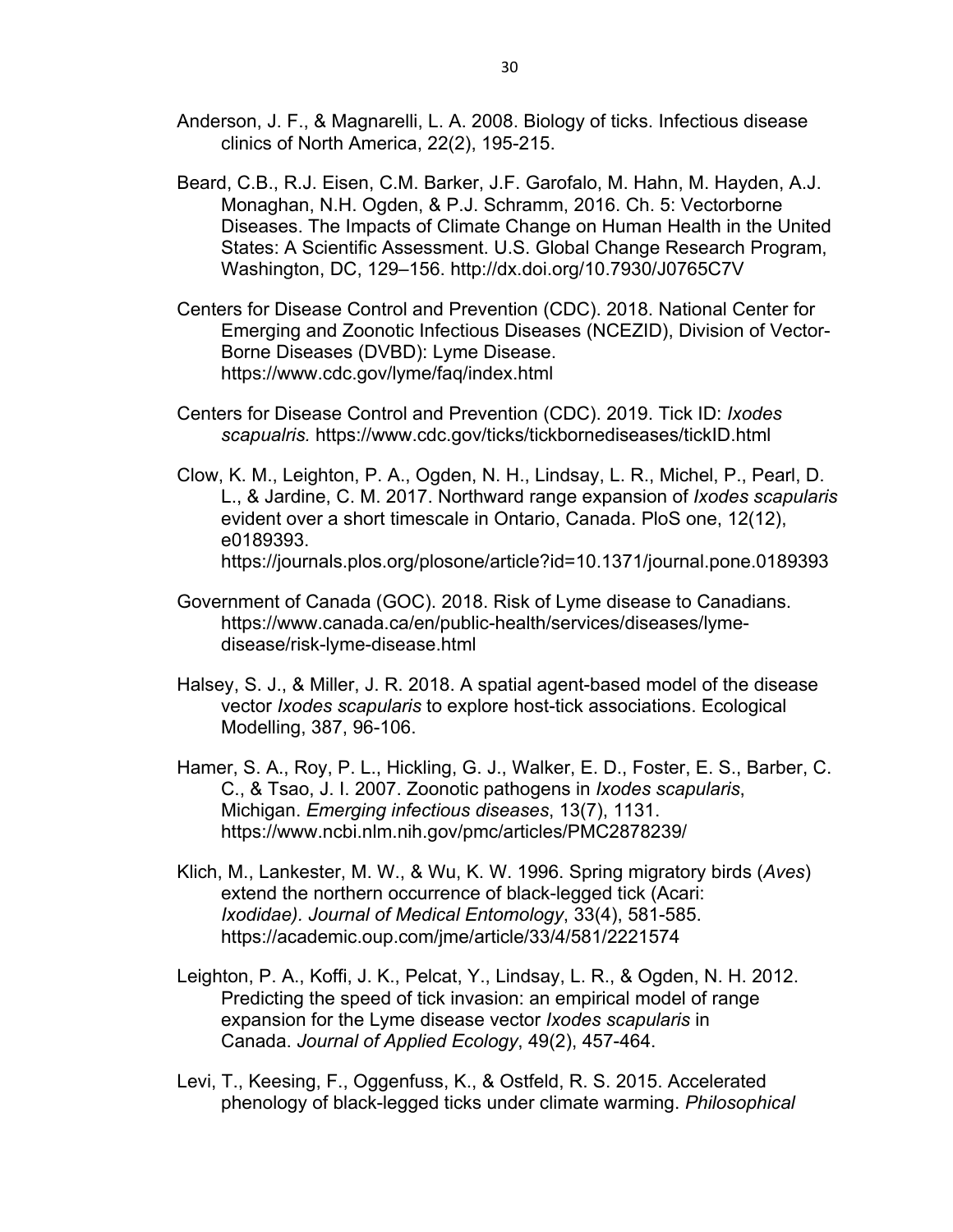*transactions of the Royal Society of London. Series B, Biological sciences*, 370(1665), 20130556. doi:10.1098/rstb.2013.0556

- Lindsay, L. R., Barker, I. K., Surgeoner, G. A., McEwen, S. A., Gillespie, T. J., & Robinson, J. T. 1995. Survival and development of *Ixodes scapularis (Acari: Ixodidae)* under various climatic conditions in Ontario, Canada. *Journal of Medical Entomology*, 32(2), 143-152.
- Lindsay, L. R., Barker, I. K., Surgeoner, G. A., Mcewen, S. A., Gillespie, T. J., & Addison, E. M. 1998. Survival and development of the different life stages of *Ixodes scapularis (Acari: Ixodidae)* held within four habitats on Long Point, Ontario, Canada. *Journal of Medical Entomology,* 35(3), 189-199.
- Lindsay, L. R., Mathison, S. W., Barker, I. K., McEwen, S. A., & Surgeoner, G. A. 1999. Abundance of *Ixodes scapularis (Acari: Ixodidae*) larvae and nymphs in relation to host density and habitat on Long Point, Ontario. *Journal of medical entomology*, 36(3), 243-254.
- Levi, T., Keesing, F., Oggenfuss, K., & Ostfeld, R. S. 2015. Accelerated phenology of black-legged ticks under climate warming. Phil. Trans. R. Soc. B, 370(1665), 20130556.
- Madhav, N., Brownstein, J., Tsao, J., & Fish, D. A Dispersal Model for the Range Expansion of Black-legged Tick (*Acari: Ixodidae), Journal of Medical Entomology*, Volume 41, Issue 5, 1 September 2004, Pages 842– 852, https://doi.org/10.1603/0022-2585-41.5.842
- McDermid, J., Fera, S., & Hogg, A. 2015. Climate change projections for Ontario: an updated synthesis for policymakers and planners. *Climate Change Research Report-Ontario Ministry of Natural Resources and Forestry*, (CCRR-44).
- Nelder M. P., Russell, C., Lindsay LR., Dhar B., Patel, SN., Johnson, S., Moore S., Kristjanson, E., Li Y., & Ralevski F. 2014. Population-based passive tick surveillance and detection of expanding foci of black-legged ticks *Ixodes scapularis* and the Lyme disease agent *Borrelia burgdorferi* in Ontario, Canada. https://doi.org/10.1371/ journal.pone.0105358. PubMed (https://www.ncbi.nlm. nih.gov/entrez/query.fcgi?cmd=Retrieve&db=PubMed&li st\_uids=25171252&dopt=Abstract)
- Nelder M. P., Wijayasri S., Russell C. B., Johnson, K. O., Marchand-Austin, A., Cronin, K., Johnson, S., Badiani, T., Patel, S. N., & Sider, D. 2017. The continued rise of Lyme disease in Ontario, Canada: 2017. Can Commun Dis Rep 2018;44(10):231–6. https://doi.org/10.14745/ccdr.v44i10a01
- Ogden, N. H., Bigras-Poulin, M., O'callaghan, C. J., Barker, I. K., Lindsay, L. R., Maarouf, A., & Charron, D. 2005. A dynamic population model to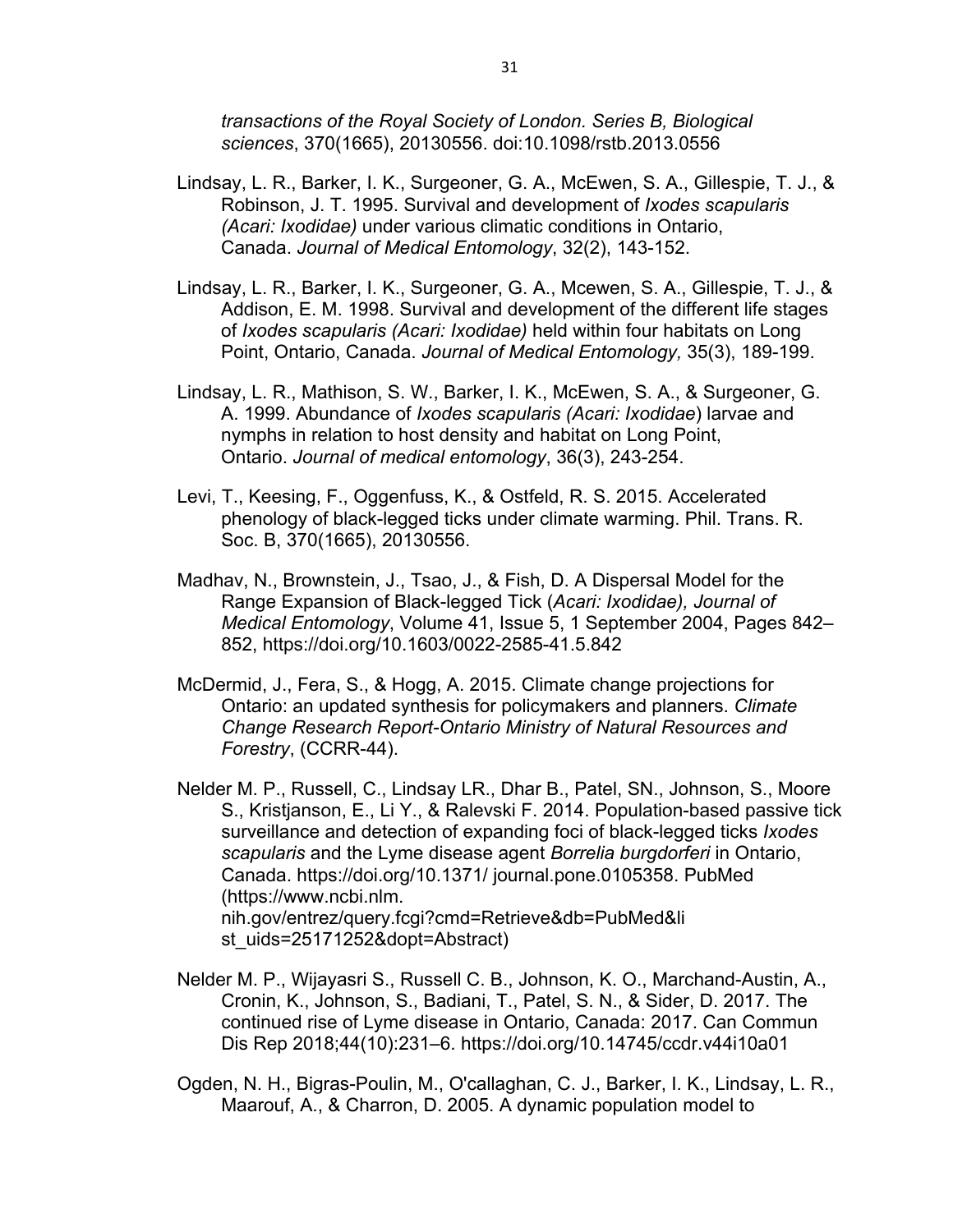investigate effects of climate on geographic range and seasonality of the tick *Ixodes scapularis. International journal for parasitology*, 35(4), 375- 389.

- Ogden, N. H., & Lindsay, L. R. 2016. Effects of climate and climate change on vectors and vector-borne diseases: ticks are different. Trends in parasitology, 32(8), 646-656.
- Ogden, N. H., Lindsay, L. R., Beauchamp, G., Charron, D., Maarouf, A., O'Callaghan, C. J., & Barker, I. K. 2004. Investigation of relationships between temperature and developmental rates of tick *Ixodes scapularis* (*Acari: Ixodidae)* in the laboratory and field. *Journal of Medical Entomology*, 41(4), 622-633.
- Ogden, N. H., Lindsay, L. R., Hanincová, K., Barker, I. K., Bigras-Poulin, M., Charron, D. F., & Thompson, R. A. 2008. Role of migratory birds in introduction and range expansion of *Ixodes scapularis* ticks and of *Borrelia burgdorferi* and *Anaplasma phagocytophilum* in Canada. Appl. Environ. Microbiol., 74(6), 1780-1790.
- Ogden, N. H., Lindsay, L. R., Morshed, M., Sockett, P. N., & Artsob, H. 2009. The emergence of Lyme disease in Canada. *Canadian Medical Association Journal,* 180(12), 1221-1224.
- Ogden, N. H., Maarouf, A., Barker, I. K., Bigras-Poulin, M., Lindsay, L. R., Morshed, M. G., & Charron, D. F. 2006. Climate change and the potential for range expansion of the Lyme disease vector *Ixodes scapularis* in Canada. *International journal for parasitology*, 36(1), 63-70.
- Ontario Agency for Health Protection and Promotion (Public Health Ontario). 2016. Black-legged tick life cycle. Toronto, ON: Queen's Printer for Ontario.
- Ontario Agency for Health Protection and Promotion (Public Health Ontario). Ontario Lyme disease map 2017: estimated risk areas map. http://www.publichealthontario.ca/en/eRepository/Lyme\_disease\_risk\_area s\_map\_2017.pdf
- Ontario Agency for Health Protection and Promotion (Public Health Ontario). Vector-borne diseases: 2016 summary report. https://www.publichealthontario.ca/-/media/documents/vector-bornediseases-2016.pdf?la=en
- Rose Vineer, H., Ellse, L., & Wall, R. 2017. Climate Change and Arthropod Ectoparasites and Vectors of Veterinary Importance. Global Climate Change and Terrestrial Invertebrates, 111-125.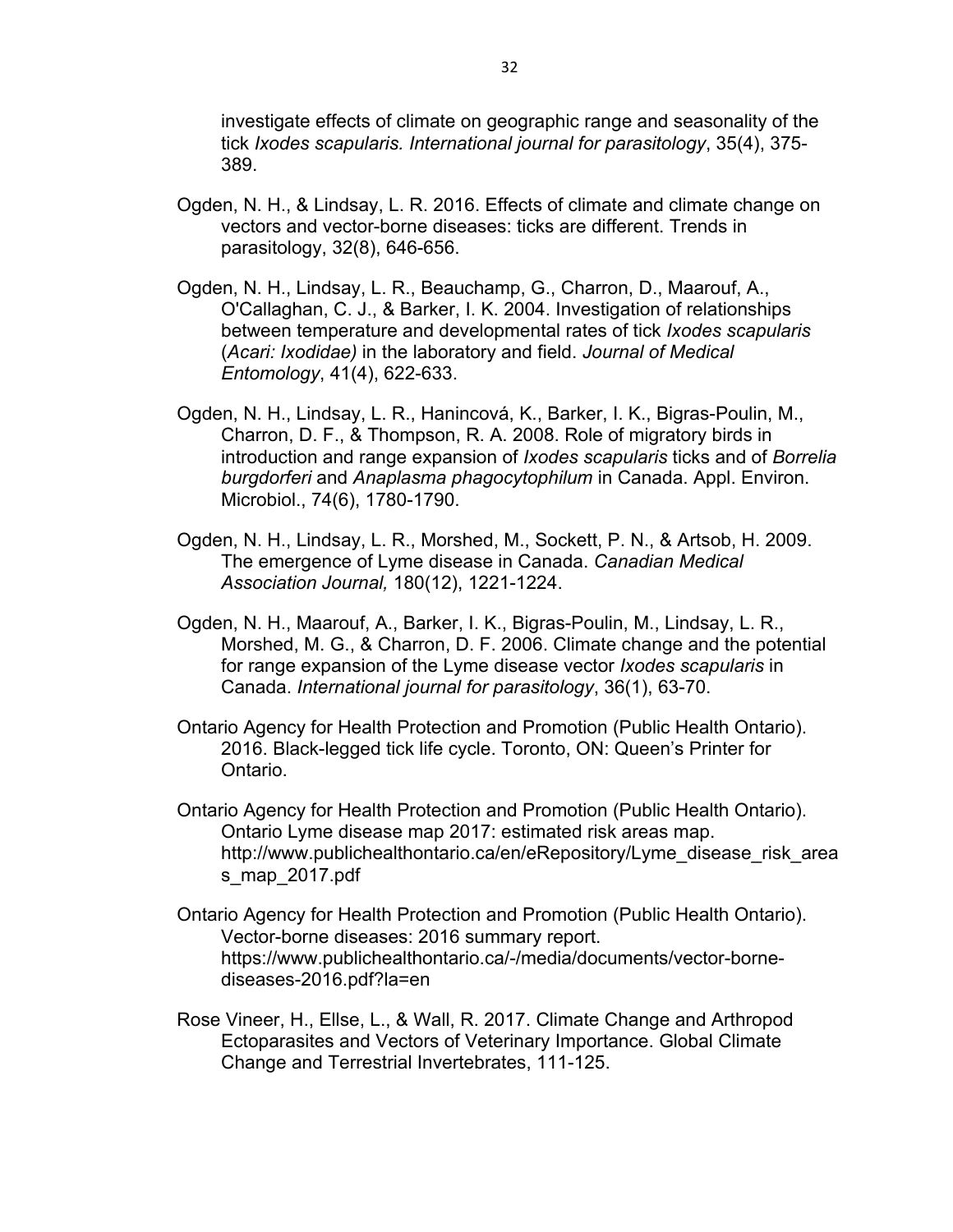- Thunder Bay District Health Unit (TBDHU). 2018. Ticks & Lyme Disease in the Thunder Bay District. https://www.tbdhu.com/updated-ticks-lyme-diseasethunder-bay-district
- Vredevoe, L. (n.d). Background Information on the Biology of Ticks. Department of Entomology, University of California. http://entomology.ucdavis.edu/Faculty/Robert\_B\_Kimsey/Kimsey\_Researc h/Tick\_Biology/
- Watson, G., & Anderson, C. 1976. *Ixodes scapularis* Say on white-tailed deer (Odocoileus virginianus) from Long Point, Ontario. Journal of Wildlife Diseases, 12(1), 66-71.
- Wu, X., Duvvuri, V. R., Lou, Y., Ogden, N. H., Pelcat, Y., & Wu, J. 2013. Developing a temperature-driven map of the basic reproductive number of the emerging tick vector of Lyme disease, *Ixodes scapularis* in Canada. *Journal of theoretical biology*, 319, 50-61.
- Yuval, B., & Spielman, A. 1990. Duration and regulation of the developmental cycle of *Ixodes dammini (Acari: Ixodidae*). *Journal of medical entomology*, 27(2), 196-201.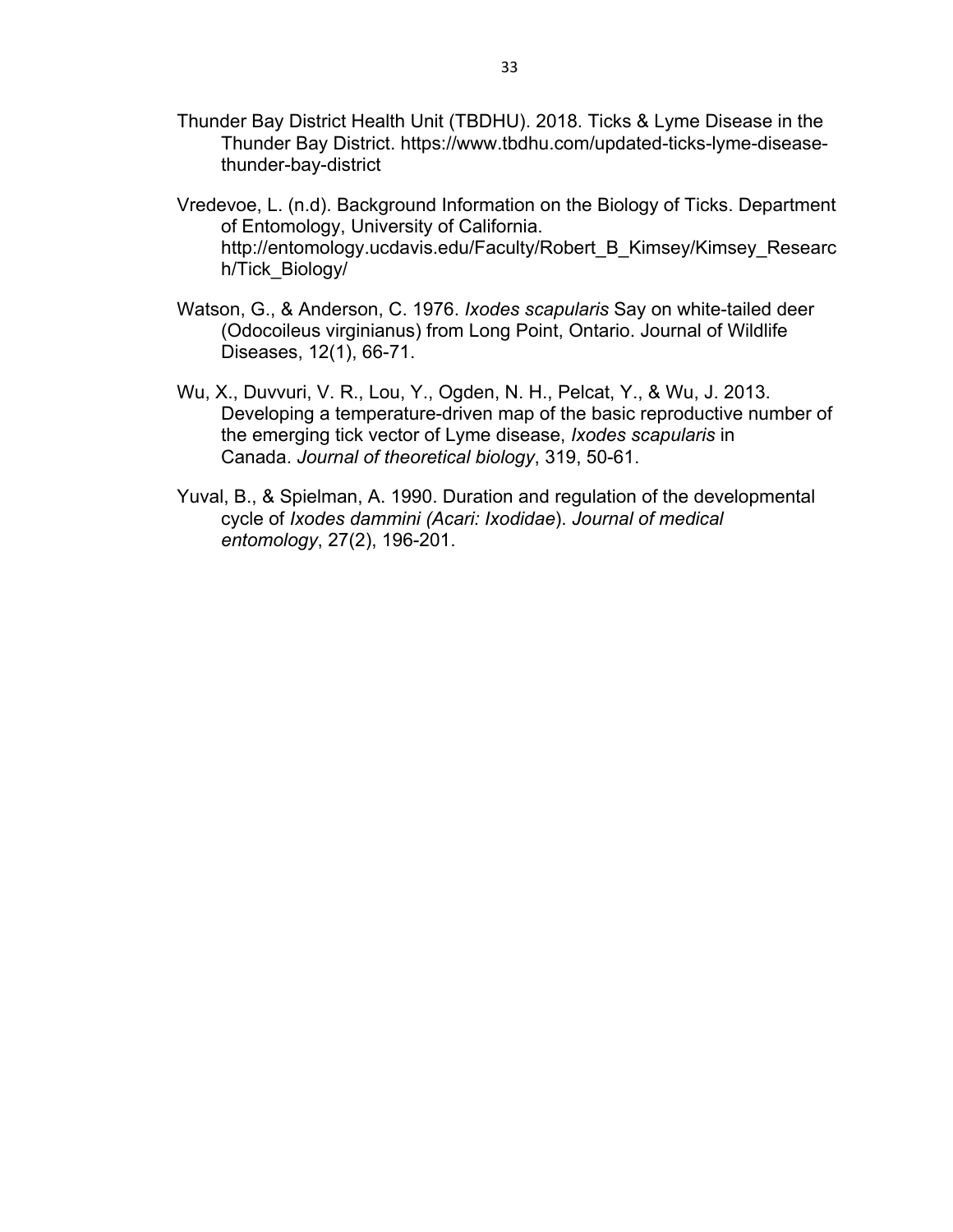# APPENDICES

Appendix A – Ontario Lyme Disease Map 2018 Estimated Risk Areas Appendix B - Projected range expansion of *Ixodes scapularis* ticks in eastern Canada (Leighton *et al*., 2012).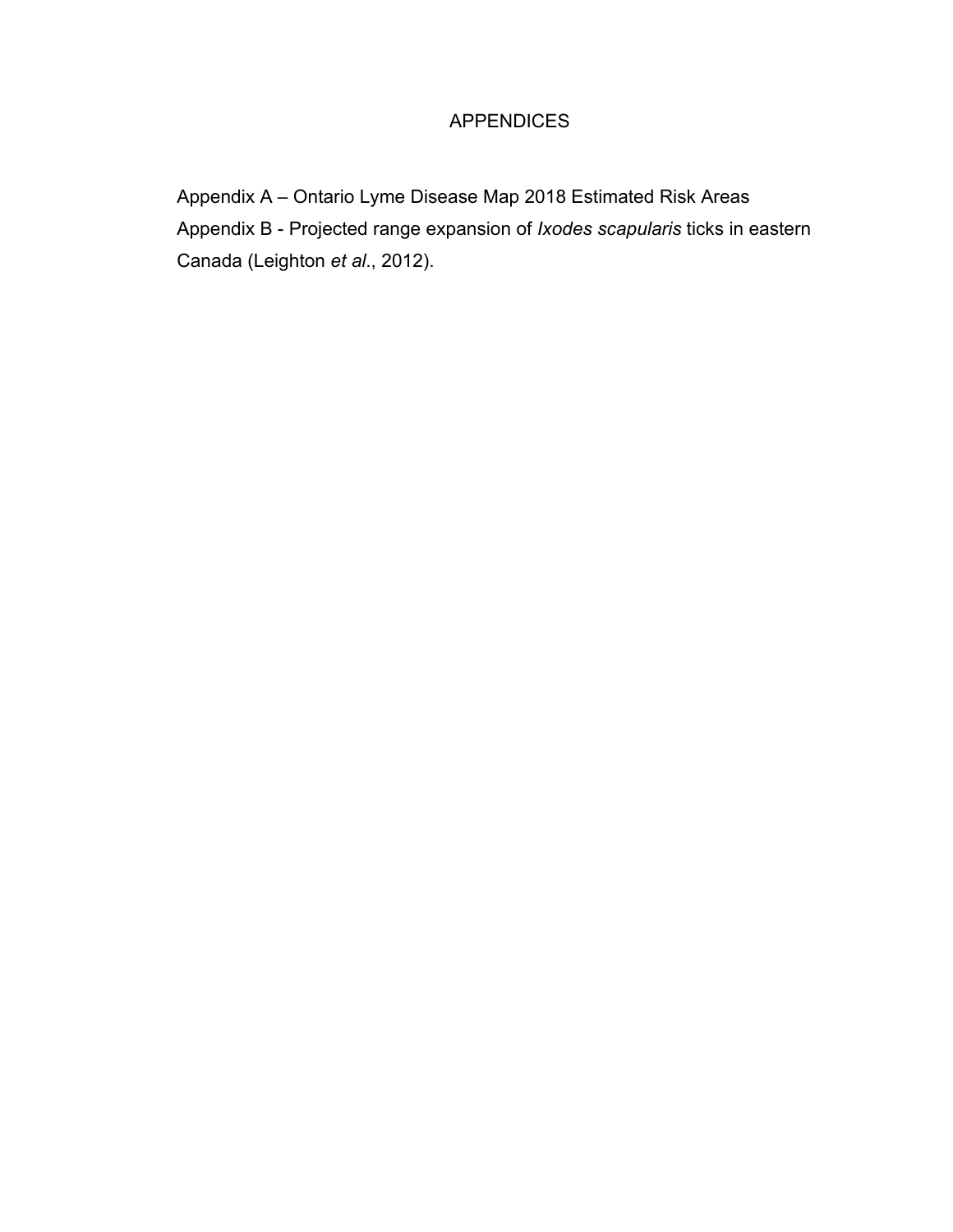

APPENDIX A